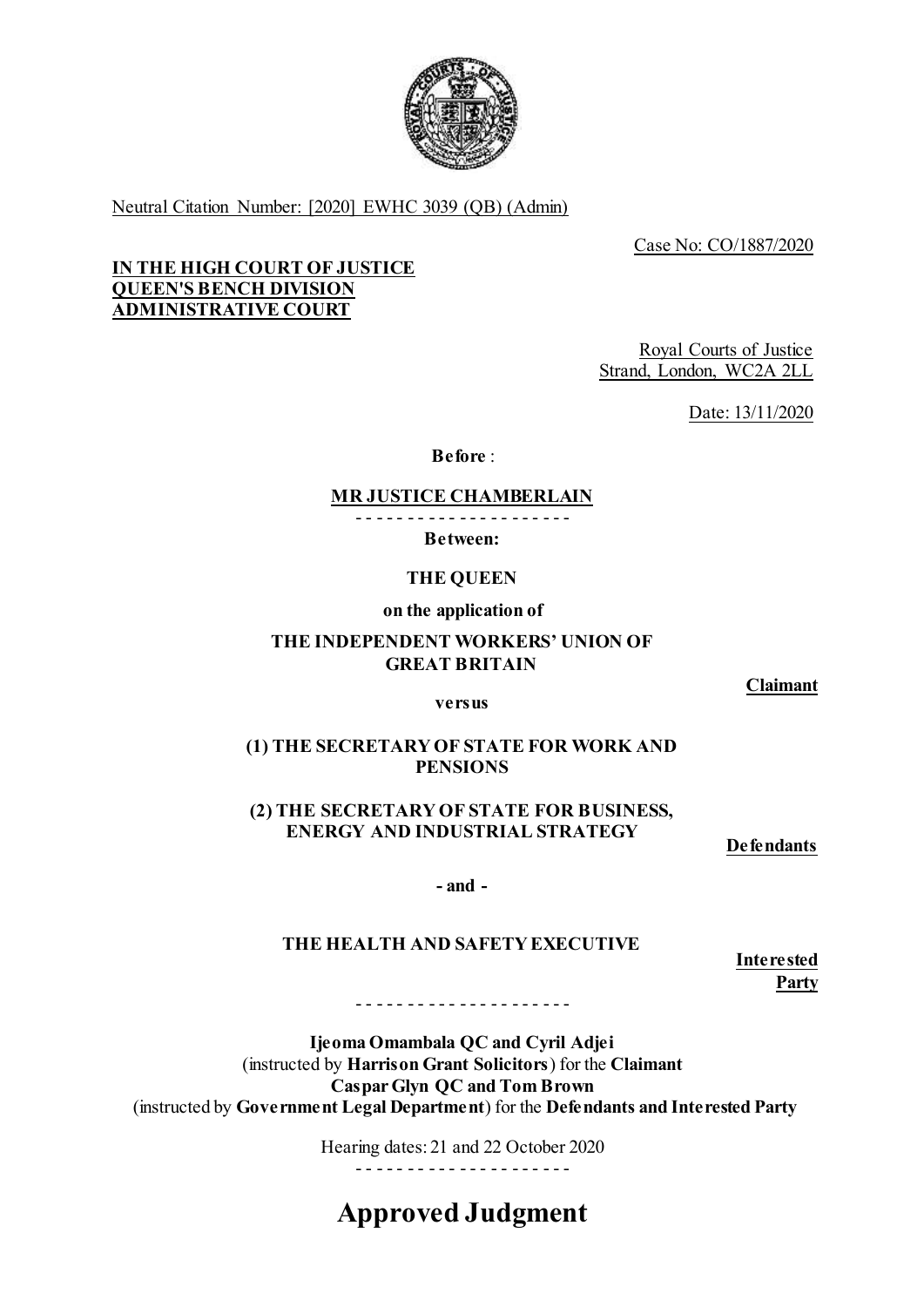## **Mr Justice Chamberlain:**

#### **Introduction**

- 1 The Independent Workers' Union of Great Britain is a trade union. It was founded in 2012 and has about 5,000 members, who are predominantly low-paid, migrant workers and workers in the "gig economy". By this claim it seeks declarations that the United Kingdom has failed properly to transpose into domestic law two EU Directives. The first is Council Directive 89/391/EC on the introduction of measures to encourage improvements in the health and safety of workers at work ("the Framework Directive"). The second was made under powers conferred by the Framework Directive and so is sometimes referred to as a "daughter Directive": Council Directive 89/656/EC on the minimum health and safety requirements for the use by workers of personal protective equipment at the workplace ("the PPE Directive").
- 2 The Claimant's central complaint is that the Directives require Member States to confer certain protections on "workers", whereas the domestic legislation by which the United Kingdom has sought to transpose the Directives protects only "employees". The Claimant says that this leaves those who are workers (within the meaning of the Directives), but not employees (as that term is understood in domestic law), without the protection EU law guarantees. This gap in protection has existed ever since the deadline for transposing the Directives, 31 December 1992, but the Claimant contends that the COVID-19 pandemic gives it a particular salience and significance. The workers whom the Claimant represents include taxi and private hire drivers and chauffeurs, bus and coach drivers, and van drivers. All these occupations have higher than average rates of death from COVID-19 and, the Claimant submits, particular needs for the kinds of health and safety measures the Directives require.
- 3 The Defendants are the Secretaries of State responsible for domestic legislation on health and safety at work. The Interested Party, the Health and Safety Executive, is the independent regulator for work-related health and safety in Great Britain. Together, the Defendants and Interested Party have two responses to the claim. First, they say that the Framework Directive contains a bespoke definition of "worker", which extends only to those who are "employed by an employer"; and that this concept was properly transposed into domestic law by imposing obligations to protect "employees". Second, they contend that even if this is wrong, the protections conferred by domestic law on workers who are not employees, though not identical to those conferred on employees, are sufficient to meet the minimum standards laid down by the Directives.
- 4 Permission to apply for judicial review was granted by Choudhury J on 19 June 2020. I heard oral argument from Ms Ijeoma Omambala QC for the Claimant and Mr Caspar Glyn QC for the Defendants and Interested Party at a remote hearing using video- conferencing on 21 and 22 October 2020. The arguments on both sides were presented with exemplary clarity.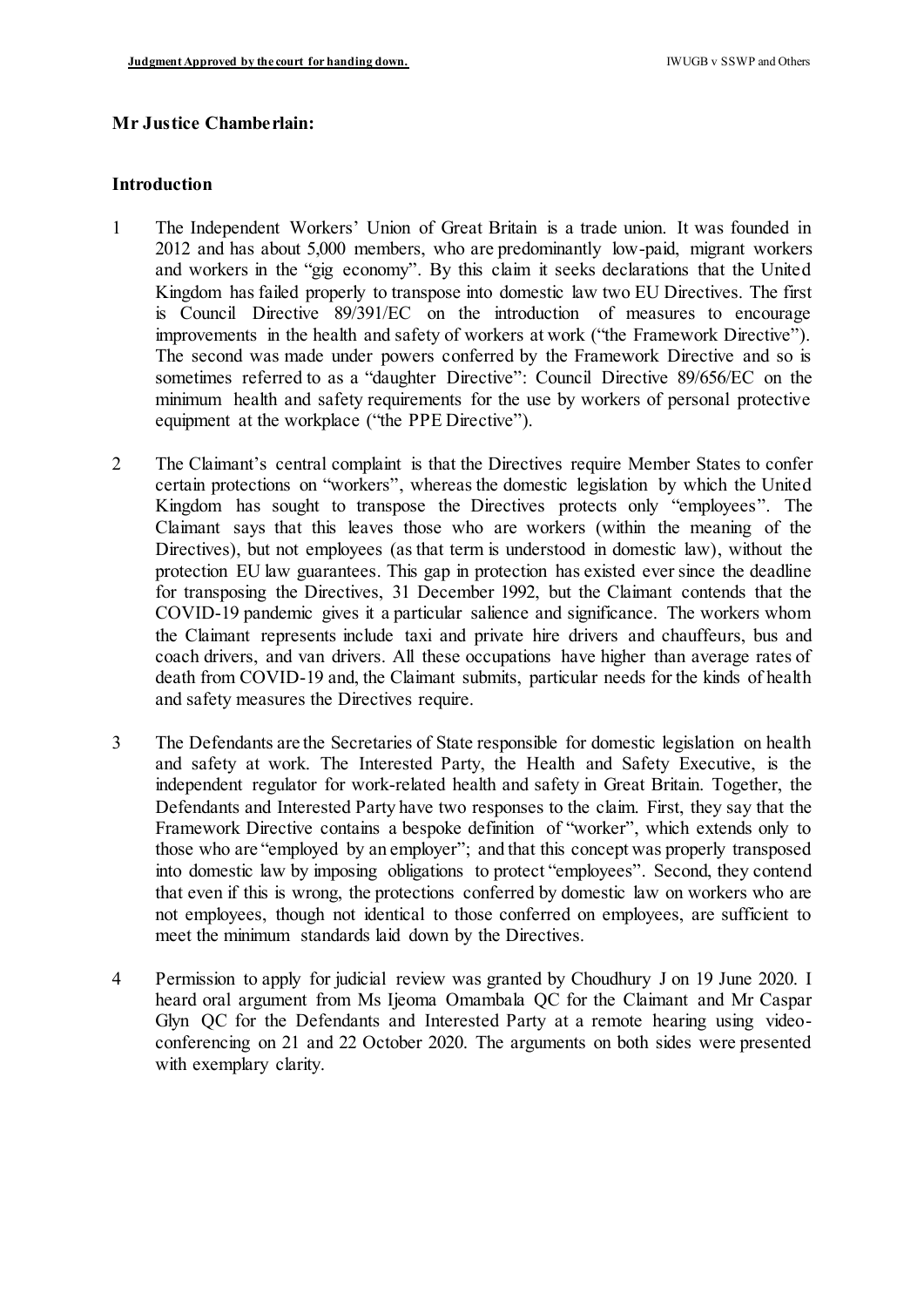## **The background to this claim**

- 5 Between the beginning of March and 21 May 2020, the Claimant's legal department received around 144 queries regarding COVID-19 issues. Its Couriers and Logistics Branch received over 50 requests for assistance raising issues such as the lack of PPE (many couriers working for delivery companies have not been provided with any), the failure to implement social distancing whilst waiting for collections inside and outside restaurants and the failure to package COVID-19 samples correctly so as to protect medical couriers. There is evidence that some of the Claimant's members are scared by having to work without the PPE they consider they require.
- 6 The evidence includes a number of letters sent by the Claimant to businesses for whom its members work. There was a letter to a well-known private hire vehicle operator asking for sanitising and cleaning products and changes to the booking system and suggesting the provision of specially equipped vehicles with barriers between the front and rear seats; there was a request to a well-known courier business for regular cleaning or sanitising of vehicles; and there was a letter to a delivery business about contactless delivery and the need to provide gloves, hand sanitiser and masks.
- 7 A report by the Fairwork Project dated April 2020 entitled 'The Gig Economy and COVID-19', to which the Claimant contributed, made a number of recommendations including: regular, adequate, free provision of PPE – disinfectant, gloves and masks; installation of physical barriers between driver and passengers in all ride-hailing cars; contact free supply chains (both collection and delivery) for delivery workers; daily sanitisation of vehicles and upstream locations – warehouses, hubs et cetera; and free COVID-19 check-ups for workers and their families.
- 8 I mention all of this because it explains the importance, from the Claimant's perspective, of the legal issue before me. It is, however, important to underscore that the question I have to determine in this case does not depend on whether individual businesses, or businesses in general, are doing enough to protect their workers. As Mr Glyn submits, it may be that some of the businesses concerned are not doing enough to comply with their existing obligations under domestic law. Alternatively, it may be that some of the protections which the Claimant seeks would not be effective to protect against infection, or are not necessary, and so would not be required even if the Directives apply. None of that is for me to decide. I am concerned solely with the question whether the UK has properly implemented the Directives. That is a pure question of law.

## **EU law**

## *The applicability of EU law in the implementation period*

 9 European Union law had and has effect in the United Kingdom by virtue of the European Communities Act 1972 ("the ECA 1972"). That Act was prospectively repealed with effect from "exit day" by the European Union (Withdrawal) Act 2018. The United Kingdom left the EU on 31 January 2020. However, by the European Union (Withdrawal Agreement) Act 2020, the ECA 1972 continues to have effect, subject to immaterial modifications, during the "implementation period", which ends on 31 December 2020. The parties agree that this means that the court retains the power to grant the declarations sought, as it would if the UK had remained a Member State.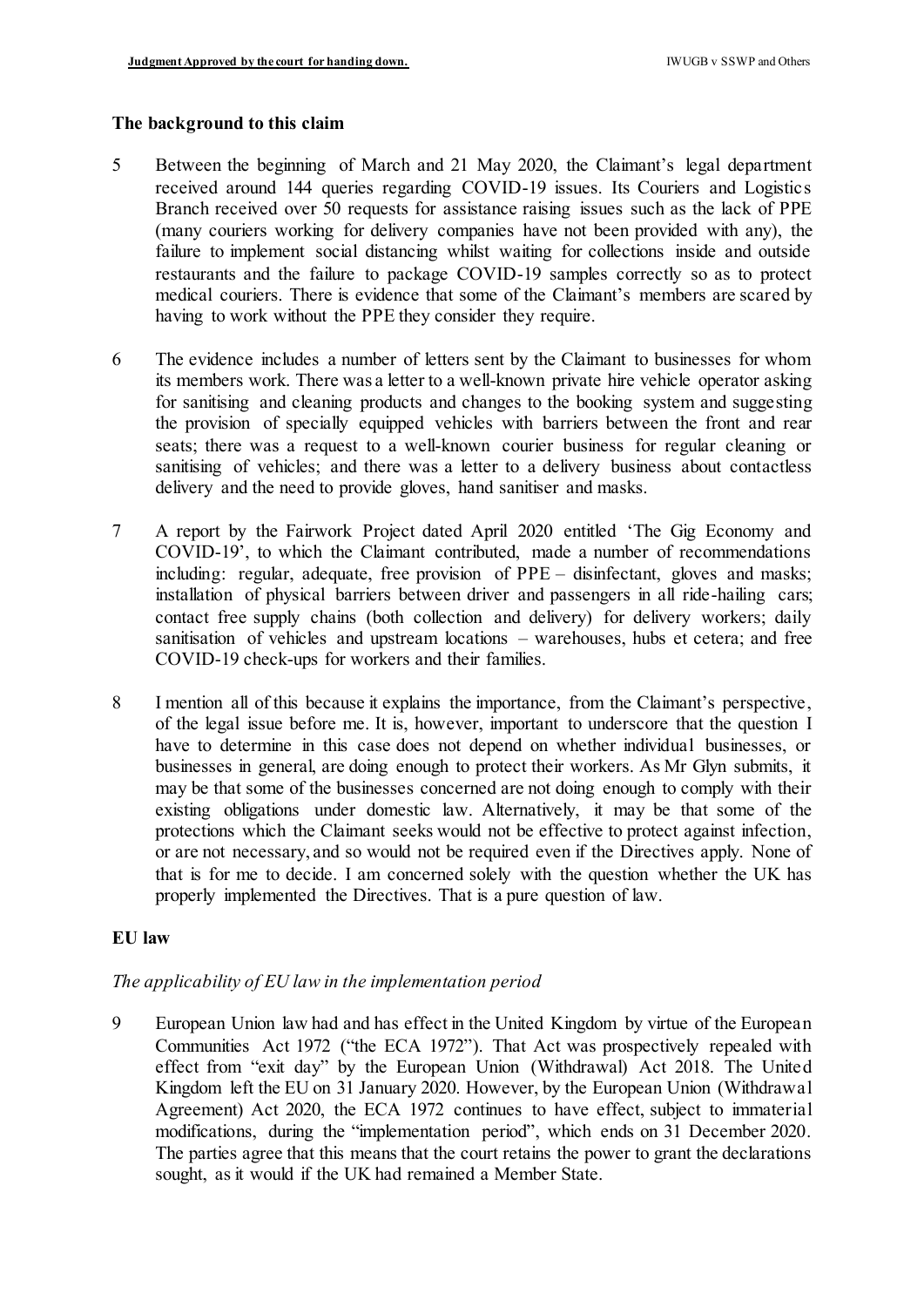#### *Treaty provisions*

- 10 Since the inception of the European Economic Community, the European Commission has been empowered to promote co-operation between Member States in matters relating to labour legislation and working conditions, protection against occupational accidents and diseases and industrial hygiene, among other matters: see Article 118 of the Treaty Establishing the European Economic Community ("EEC"). In 1986, the Single European Act inserted a new provision, Article 118a, paragraph (1) of which required Member States to "pay particular attention to encouraging improvements, especially in the working environment, as regards the health and safety of workers and shall set as their objective the harmonisation of conditions in this area, while maintaining the improvements made". In order to help achieve this objective, the Council was authorised by Article 118a(2) to adopt, by means of Directives, "minimum requirements for gradual implementation, having regard to the technical rules obtaining in each Member State".
- 11 The conference at which the Single European Act was agreed made a number of declarations. One of them concerned Article 118a and was in these terms:

 "The conference notes that in the discussions on article 118a(2) of the EEC Treaty it was agreed that the community does not intend, in laying down minimum requirements for the protection of the health and safety of employees, to discriminate in a manner unjustified by the circumstances against employees in small and medium-sized undertakings."

- 12 In the French version of this text, "employees" is *"travailleurs"*.
- 13 The current version of Article 118a is in Title X of the Treaty on the Functioning of the EU ("TFEU"), headed "Social policy". Title X begins with Article 151, which provides as follows:

 "The Union and the Member States, having in mind fundamental social rights such as those set out in the European Social Charter signed at Turin on 18 October 1961 and in the 1989 Community Charter of the Fundamental Social Rights of Workers, shall have as their objectives the promotion of employment, improved living and working conditions, so as to make possible their harmonisation while the improvement is being maintained, proper social protection, dialogue between management and labour, the development of human resources with a view to lasting high employment and the combating of exclusion.

 To this end the Union and the Member States shall implement measures which take account of the diverse forms of national practices, in particular in the field of contractual relations, and the need to maintain the competitiveness of the Union economy.

 They believe that such a development will ensue not only from the functioning of the internal market, which will favour the harmonisation of social systems, but also from the procedures provided for in the Treaties and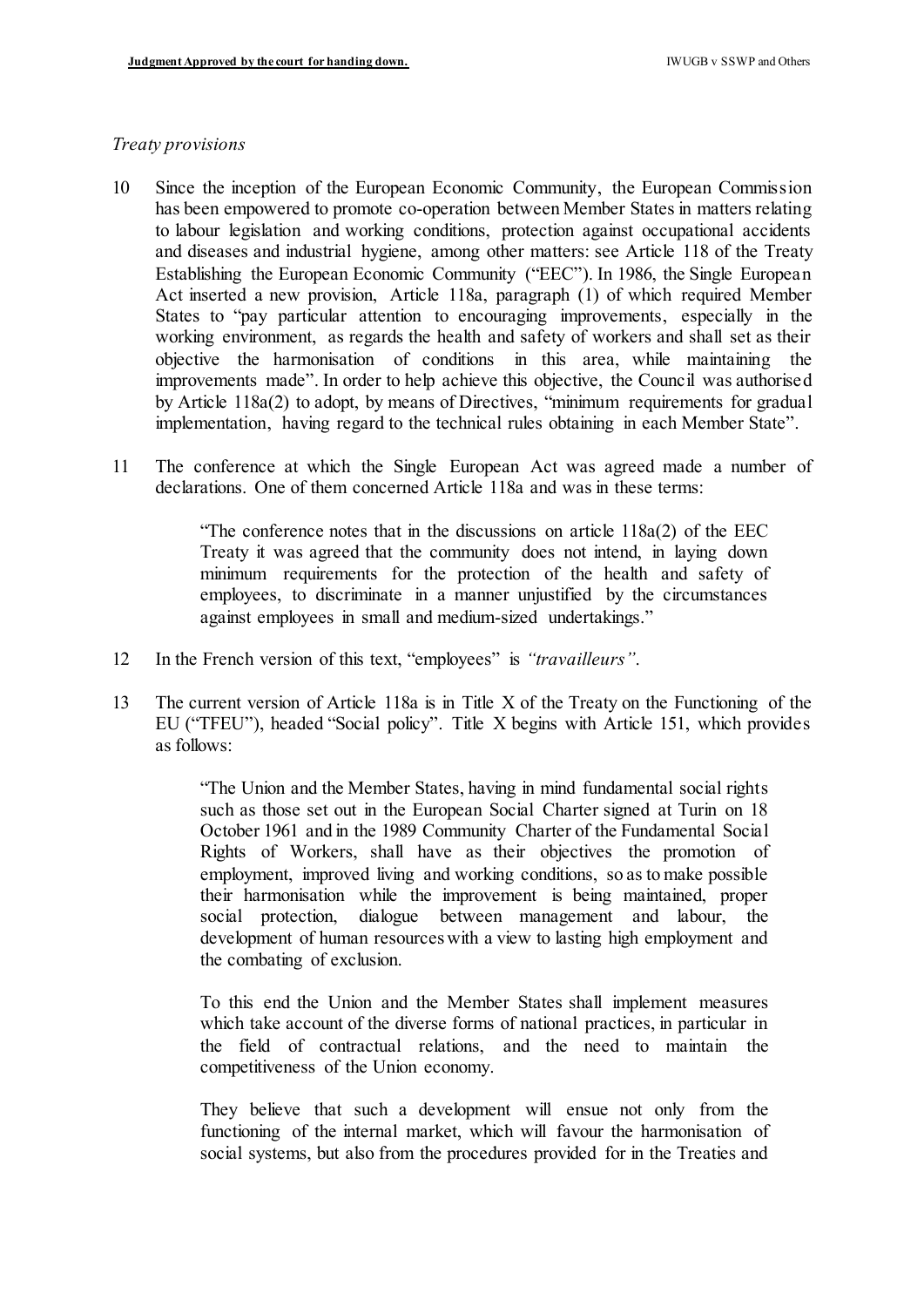from the approximation of provisions laid down by law, regulation or administrative action."

14 Article 153 provides in material part as follows:

 "1. With a view to achieving the objectives of Article 151, the Union shall support and complement the activities of the Member States in the following fields:

- (a) improvement in particular of the working environment to protect workers' health and safety;
- (b) working conditions;
- …
- 2. To this end, the European Parliament and the Council:
	- (a) may adopt measures designed to encourage cooperation between Member States through initiatives aimed at improving knowledge, developing exchanges of information and best practices, promoting innovative approaches and evaluating experiences, excluding any harmonisation of the laws and regulations of the Member States;
	- (b) may adopt, in the fields referred to in paragraph  $1(a)$  to  $(i)$ , by means of directives, minimum requirements for gradual implementation, having regard to the conditions and technical rules obtaining in each of the Member States. Such directives shall avoid imposing administrative, financial and legal constraints in a way which would hold back the creation and development of small and medium-sized undertakings."
- 15 The EU Charter of Fundamental Rights ("the Charter") now has the same legal value as the treaties: see Article 6(1) of the Treaty on European Union ("TEU"). Chapter IV of the Charter is headed "Solidarity". In that chapter, Article 31 provides as follows:

#### "**Fair and just working conditions**

 1. Every worker has the right to working conditions which respect his or her health, safety and dignity.

 2. Every worker has the right to limitation of maximum working hours, to daily and weekly rest periods and to an annual period of paid leave."

- 16 Article 52(7) provides that the explanations drawn up by the Praesidium, the body that agreed the Charter, provide guidance in its interpretation and are to be given due regard by the courts of the Union and the Member States.
- 17 The explanation relating to Article 31(1) of the Charter makes clear that it is based on the Framework Directive. It also draws on Article 3 of the European Social Charter ("the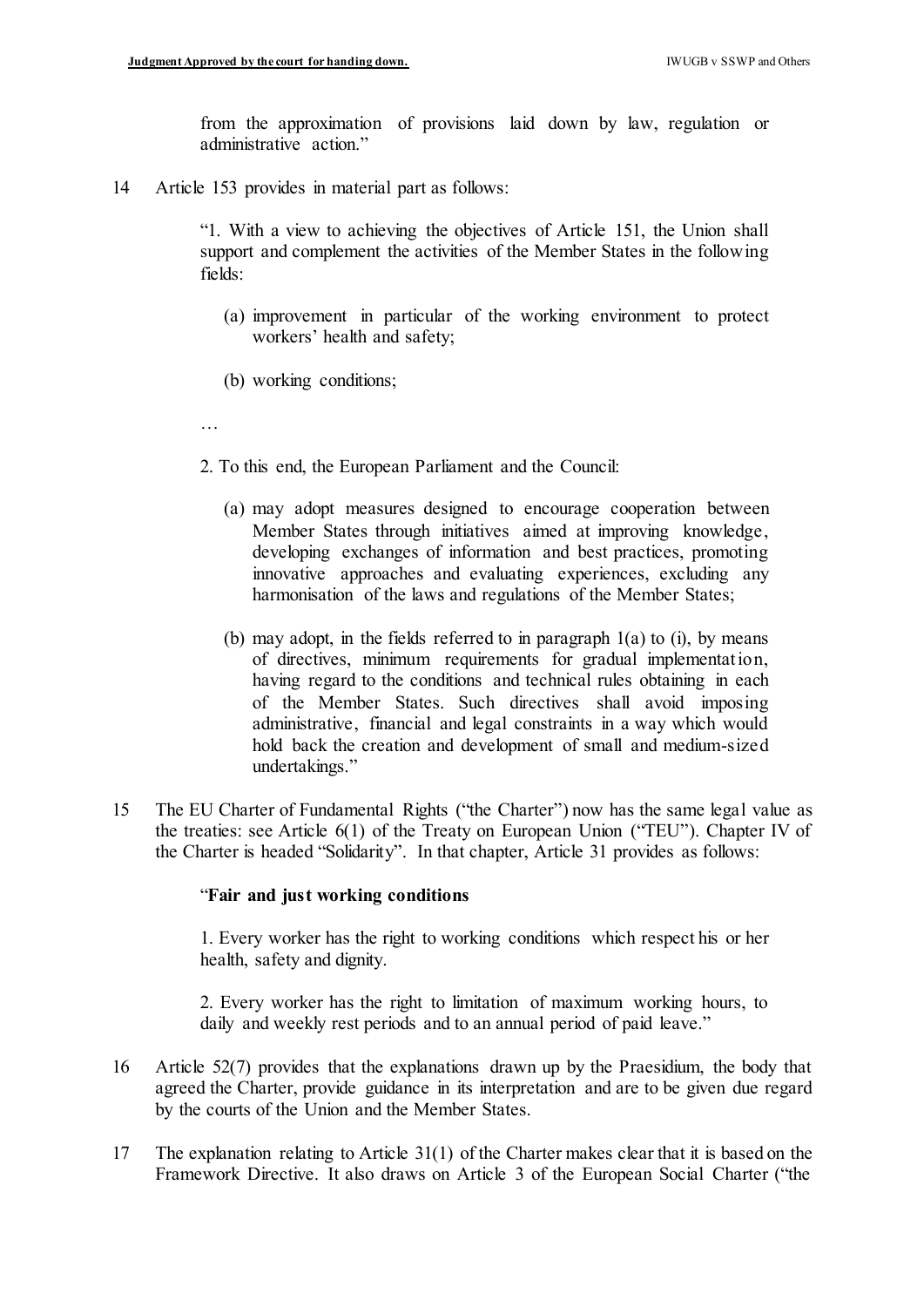Social Charter") and point 19 of the Community Charter on the rights of workers ("the Community Charter") and, as regards dignity at work, on Article 26 of the revised Social Charter. Article 3 of the Social Charter provided that "[a]ll workers have the right to safe and healthy working conditions". Point 19 of the Community Charter provided that "[e]very worker must enjoy satisfactory health and safety conditions in his working environment". Article 26 of the revised Social Charter provided that "[a]ll workers have the right to dignity at work".

## *The Directives*

 18 The Framework Directive was adopted under Article 188a EEC. Its recitals include these (with numbers added):

> "[6] Whereas this Directive does not justify any reduction in levels of protection already achieved an individual Member States, the Member State being committed, under the Treaty, to encouraging improvements in conditions in this area and to harmonising conditions while maintaining the improvements made;

…

 [8] Whereas, pursuant to article 118a of the treaty, such directives must avoid imposing administrative, financial and legal constraints which would hold back the creation and development of small and medium-sized undertakings;

…

 [12] Whereas Member States had a responsibility to encourage improvements in the health and safety of workers on their territory; whereas taking measures to protect the health and safety of workers at work also helps, in certain cases, to preserve the health and possibly the safety of persons residing with them;

 [13] Whereas Member States' legislative systems covering safety and health at the work place differ widely and need to be improved; whereas national provisions on the subject, which often include technical specifications and/or self-regulatory standards, may result in different levels of safety and health protection and allow competition at the expense of safety and health."

- 19 The object of the Framework Directive is set out in Article 1: "to introduce measures to encourage improvements in the safety and health of workers at work". To that end, it contains "general principles concerning the prevention of occupational risks, the protection of safety and health, the elimination of risk and accident factors, informing, consultation, balanced participation in accordance with national laws and/or practices and training of workers and their representatives, as well as general guidelines for the implementation of the said principles".
- 20 Article 2 deals with the Directive's scope. Article  $2(1)$  provides that the Directive is to apply to "all sectors of activity, both public and private (industrial, agricultural, commercial, administrative, service, educational, cultural, leisure, etc.). Article 2(2)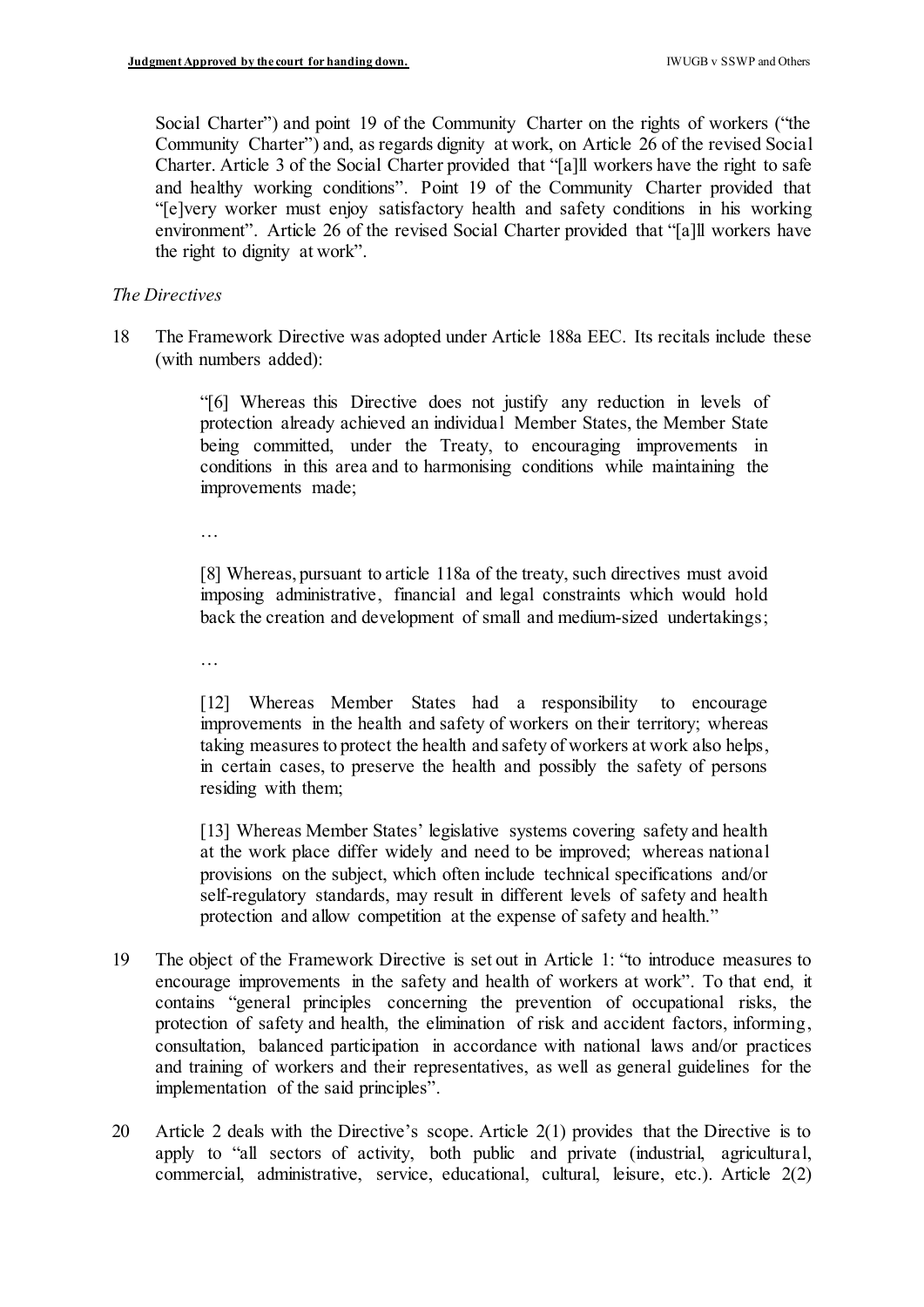provides that the Directive is not applicable where "characteristics peculiar to certain specific public service activities, such as the armed forces or the police, or to certain specific activities in the civil protection services inevitably conflict with it".

21 Article 3 contains definitions, two of which are critical to the argument in this case:

 "(a) worker: any person employed by an employer, including trainees and apprentices but excluding domestic servants;

 (b) employer: any natural or legal person who has an employment relationship with the worker and has responsibility for the undertaking and/or establishment"

22 The French version of these definitions is as follows:

 *"travailleur, toute personne employée par un employeur ainsi que les stagiaires et apprentis, à l'exclusion des domestiques;*

 *employeur, toute personne physique ou morale qui est titulaire de la relation de travail avec le travailleur et qui a la responsabilité de l'entreprise et/ou de l'établissement"*

- 23 Article 5 (headed "General provision") provides that the employer has a duty "to ensure the safety and health of workers in every aspect related to the work".
- 24 Article 6 imposes general obligations on employers. It provides materially as follows:

 "1. Within the context of his responsibilities, the employer shall take the measures necessaryfor the safety and health protection of workers, including prevention of occupational risks and provision of information and training, as well as provision of the necessary organisation and means.

 The employer shall be alert to the need to adjust these measures to take account to changing circumstances and aim to improve existing situations.

…

 4. Without prejudice to the other provisions of this directive, where several undertakings share a workplace, the employers shall cooperate in implementing the safety, health and occupational hygiene provisions and, taking into account the nature of the activities, shall coordinate directions in matters of the protection and prevention of occupational risks, and shall inform one another and their respective workers and/or workers' representatives of these risks.

 5. Measures related to safety, hygiene and health at work may in no circumstances involve the workers in financial cost."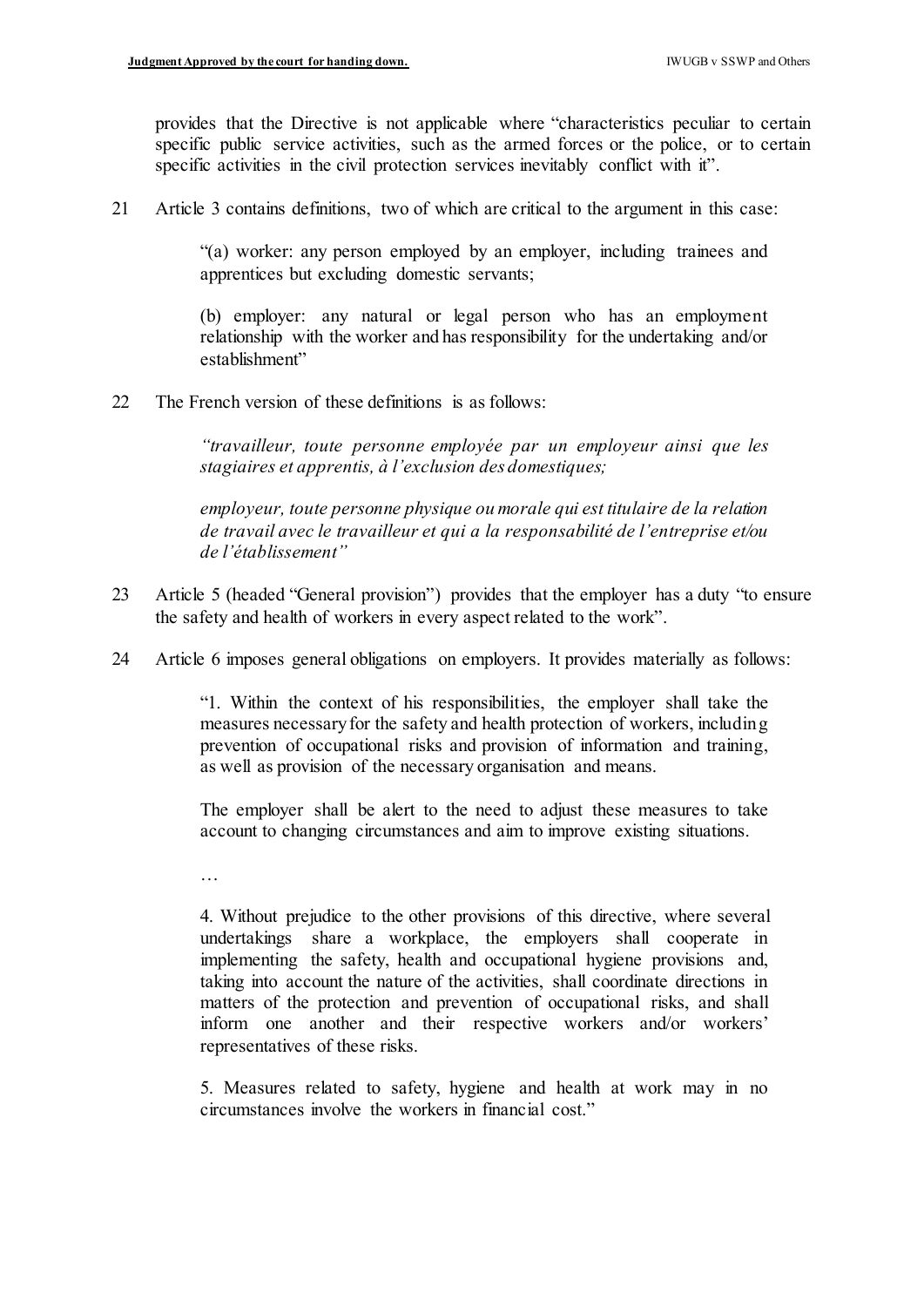25 Article 8 provides materially as follows:

 "4. Workers who, in the event of serious, imminent and unavoidable danger, leave their workstation and/or a dangerous area may not be placed at any disadvantage because of their action and must be protected against any harmful and unjustified consequences, in accordance with national rules and/or practices.

 5. The employer shall ensure that all workers are able, in the event of serious and imminent danger to their own safety and/or that of other persons, and where the immediate superior responsible cannot be contacted, to take the appropriate steps in the light of their knowledge and the technical means at their disposal to avoid the consequences of such danger.

 Their actions shall not place them at any disadvantage, unless they acted carelessly or there was negligence on their part."

- 26 Ms Omambala points out that there are a number of respects in which employers are obliged to do certain things "in accordance with national laws and/or practices" (see e.g. Article  $8(4)$  – above; Article 10(1), (2) and (3) – worker information; Article 11(2) – consultation and participation of workers; and Article 12 *in fine* – training of workers). Yet the definitions in Article 3 are not framed in that way.
- 27 Article 16 requires the adoption of individual Directives in areas listed in the Annex (including personal protective equipment). Article 16(3) provides that "the provisions of the Directive are to apply in full to all the areas covered by the individual Directives, without prejudice to more stringent and/or specific provisions contained in these individual Directives". Article 18 requires Member States to implement the Directive by 31 December 1992 and to communicate to the Commission the texts of the implementing provisions.
- 28 The PPE Directive was made under Article 16(1) of the Framework Directive. Article 1(1) provides that it lays down minimum requirements for personal protective equipment "used by workers at work". Article 1(2) (echoing Article 16(3) of the Framework Directive) provides that the provisions of the framework directive are fully applicable to the whole scope referred to in paragraph 1, without prejudice to more restrictive and/or specific provisions contained in the PPE Directive.
- 29 Article 2 of the PPE Directive defines "personal protective equipment", subject to exclusions in Article 2(2) which are not material, as "all equipment designed to be worn or held by the worker to protect him against one or more hazards likely to endanger his safety and health at work, and any addition or accessory designs to meet this objective".
- 30 Article 3 contains a general rule in these terms:

 "Personal protective equipment shall be used when the risks cannot be avoided or sufficiently limited by technical means of collective protection or by measures, methods or procedures of work organization."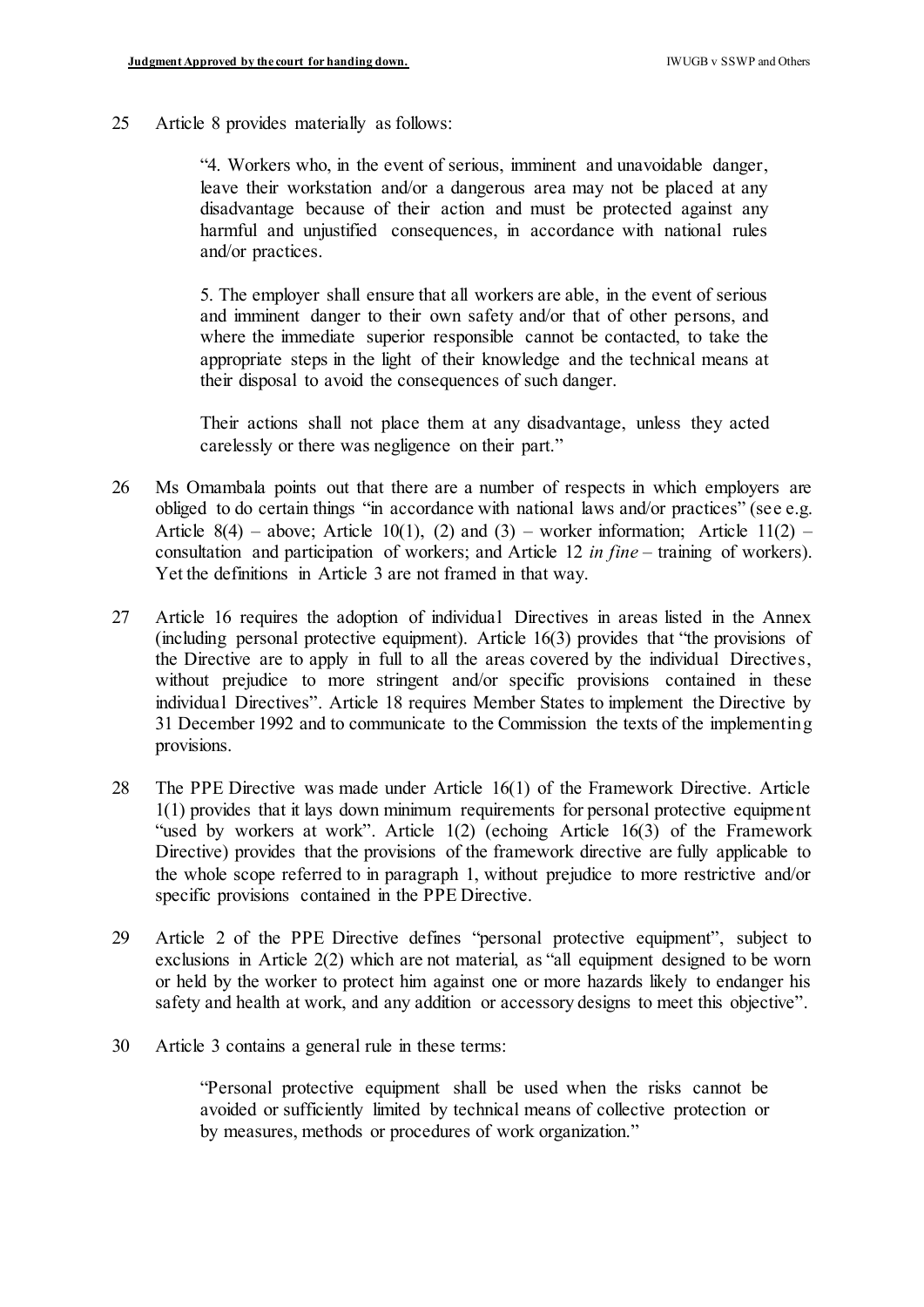31 Article 4 provides materially as follows:

 "3. The conditions of use of personal protective equipment, in particular the period for which it is worn, shall be determined on the basis of the seriousness of the risk, the frequency of exposure to the risk, the characteristics of the workstation of each worker and the performance of the personal protective equipment.

…

 6. Personal protective equipment shall be provided free of charge by the employer, who shall ensure its good working order and satisfactory hygienic condition by means of the necessary maintenance, repairs and replacements.

 However, Member States may provide, in accordance with their national practice, that the worker could be asked to contribute towards the cost of certain personal protective equipment in circumstances where use of the equipment is not exclusive to the workplace."

 32 Article 10 requires Member States to implement the Directive by 31 December 1992 and to communicate to the Commission the text of the implementing provisions.

 *The key case law* 

- 33 A large number of authorities were cited. I summarise here the ones which figured most prominently in the parties' arguments.
- 34 In Case 66/85 *Lawrie-Blum v Land Baden-Württemberg* [1987] ICR 483, the European Court of Justice ("ECJ") considered the meaning of "worker" in what was then Article 48 EEC (now Article 45 TFEU), which guarantees the free movement of workers. In that context, "worker" is not defined. The court held at [16] that, since freedom of movement for workers constitutes one of the fundamental principles of the Community, the term must have a unified meaning across the Member States and must be interpreted broadly. At [17], the ECJ said this:

 "The concept must be defined in accordance with objective criteria which distinguish the employment relationship by reference to the rights and duties of the person is concerned. The essential feature of an employment relationship, however, is that for a certain period of time a person performs services for and under the direction of another person in return for which he receives remuneration."

- 35 In the French version of the judgment, the term "employment relationship" is *"relation de travail"*.
- 36 In Case C-256/01 *Allonby v Accrington & Rossendale College* Case C-428/09 [2004] ICR 1328, at [63], the ECJ had to consider the meaning of "worker" in a different context: what was then Article 141 EC, the treaty provision guaranteeing male and female workers equal pay for equal work or work of equal value. The ECJ said that "there is no single definition of worker in community law: it varies according to the area in which the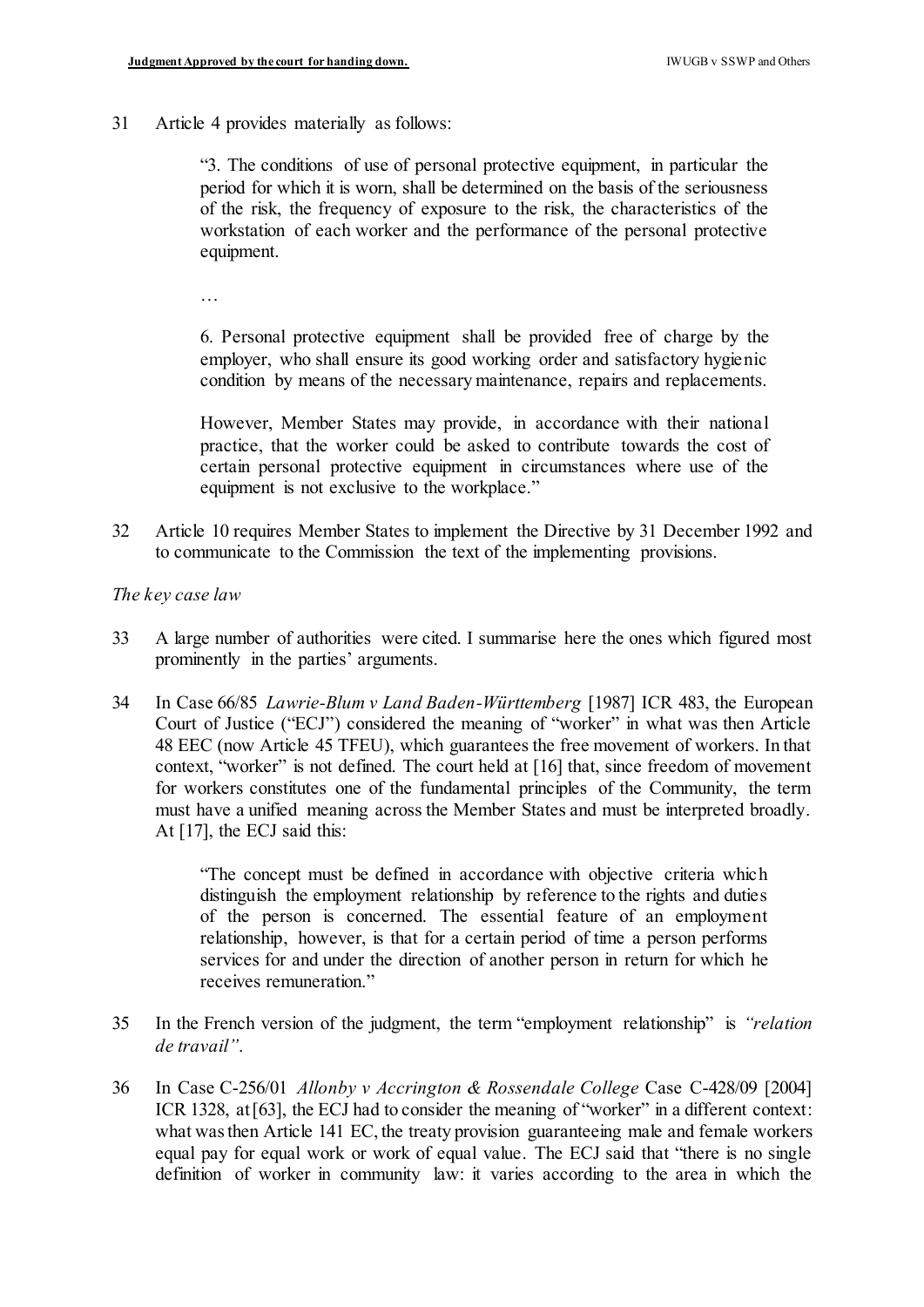definition is to be applied". However, given the centrality to the Community legal order of the promotion of equality between men and women, the term "worker" had to be given an autonomous Community meaning, namely, that adopted for the purposes of the treaty provisions on free movement in *Lawrie-Blum*: [65]-[67].

 37 *Union Syndicale Solidaires Isère v Premier Ministre* [2011] IRLR 84 concerned Directive 2003/88/EC ("the Working Time Directive"). At [27], the court noted that the Working Time Directive made no reference either to the definition of "worker" in the Framework Directive or to the definition of "worker" in national legislation and/or practices. At [28], it said this:

> "The consequence of that fact is that, for the purposes of applying Directive 2003/88, that concept may not be interpreted differently according to the law of member states but has an autonomous meaning specific to European Union law. The concept must be defined in accordance with objective criteria which distinguish the employment relationship by reference to the rights and duties of the persons concerned. The essential feature of an employment relationship, however, is that for a certain period of time a person performs services for and under the direction of another person in return for which he receives remuneration (see, by analogy, for the purposes of Article 39 EC, case 66/85 *Lawrie-Blum* [1986] ECR 2121, paragraphs 16 and 17, and also case C-138/02 *Collins* [2004] ECR I-2703, paragraph 26)."

 38 In the same vein, in Case C-393/10 *O'Brien v Ministry of Justice* [2012] ICR 955, Advocate General Kokott said this at [25]:

> "All the parties have pointed out that there is no single definition of worker in European Union law… For example, in the field of equal treatment for male and female workers, the term 'worker' is an autonomous European Union law notion, which must be given a broad interpretation. In this connection civil servants may also be regarded as workers… In the field of the safeguarding of employees' rights, the court has stressed, in connection with the Working Time Directive…, the need for an autonomous, uniform definition of working time in the European Union, even though here too the wording of the Directive referred to national law… With regard to the Directive on transfers of undertakings, however, it has ruled that in determining the scope regard must be had solely to the definition of worker laid down in national legislation…"

 39 That case concerned part-time judges. For the purposes of Directive 97/81/EC ("the Part- time Work Directive"), "worker" was defined by reference to national law. Nonetheless, the discretion conferred on Member States to define the concepts was not unlimited. They must not "infringe the general principles and fundamental rights under the European Union law not remove that will certain categories of persons from the protection offered by those instruments and thereby impair the practical effect of the directive": AG Kokott at [37]. The Court endorsed this reasoning at [34]-[36] of its judgment, holding that the distinction drawn by UK law between office holders and employees was permissible only if it was not arbitrary in the light of the aims of the directive: see at [40]-[43].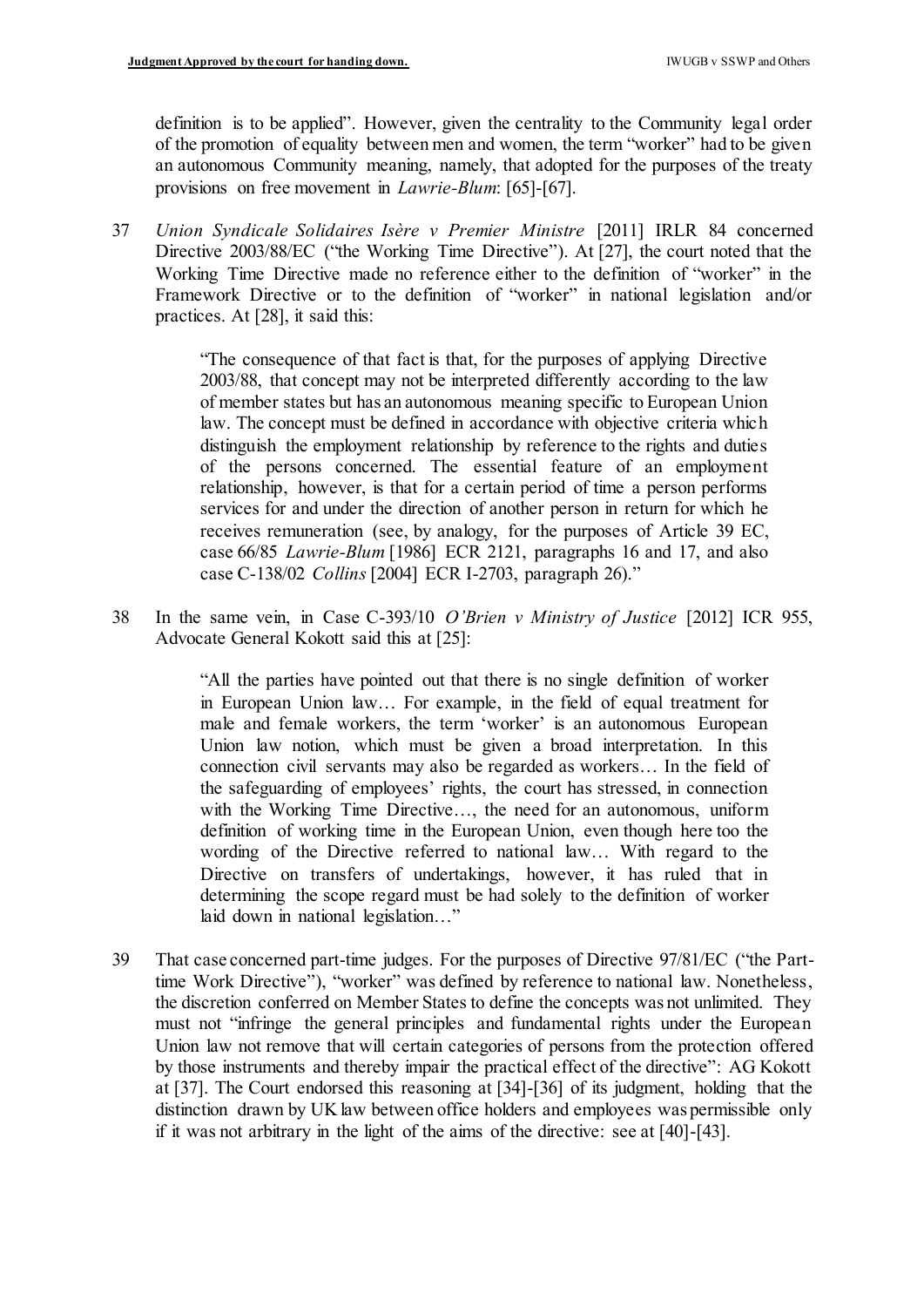40 Case C-316/13 *Fenoll v Centre d'Aide par le Travail "La Jouvene"* EU:C:2015:2000 [2016] IRLR 67 was another case concerned with the Working Time Directive. At [29] of his Opinion, Advocate General Mengozzi said this:

> "There is no single definition of worker in Community law: it varies according to the area in which the definition is to be applied."

He then cited [28] of *Union Syndicale*, before concluding as follows:

 "The court therefore considers that the worker to whom [the Working Time Directive] is addressed is defined in the same way – save for one reservation which I shall set out below  $-$  as the worker to whom article 45 TFEU is addressed. Reference may therefore usefully be made in this opinion to the classic case law of the court in the field of freedom of movement for workers."

41 The ECJ adopted this reasoning:

 "24. In that connection, as regards [the Working Time Directive], it should be noted that, as the Advocate General maintains in point 29 of his opinion, that Directive makes no reference to the term "worker" as appearing in [the Framework Directive], or to the definition of that term in national legislation…

 25. It follows that, as regards the application of [the Working Time Directive], the concept of a "worker" may not be interpreted differently according to the law of the member states but has an autonomous meaning specific to EU law…

 26. As the Advocate General pointed out at point 26 of his opinion, that finding applies also with regard to the interpretation of the term "work" within the meaning of article 7 of [the Working Time Directive] and of Article 31(2) of the Charter, in order that the uniform scope of the rights of workers to paid leave *ratione personae* may be ensured.

 27. In that context, it should be recalled that, according to the settled case law of the court, the term "worker" within the meaning of [the Working Time Directive] must be defined in accordance with objective criteria that distinguish the employment relationship by reference to the rights and duties of the person is concerned. So, any person who pursues real, genuine activities, to the exclusion of activities on such a small scale as to be regarded as purely marginal and ancillary, must be regarded as a 'worker'. The essential feature of an employment relationship is that for a certain period of time a person performs services for and under the direction of another person in return for which he receives remuneration…"

 42 In Case C-216/15 *Betriebsrat der Ruhrlandklinik gGmbH v Ruhrlandklinik gGmbH*  EU:C:2016:883 [2017] IRLR 194, the ECJ had to consider the meaning of "worker" in Directive 2008/104 ("the Temporary Agency Workers Directive"). Article 3 of that Directive defined "worker" as "any person who, in the Member State concerned, is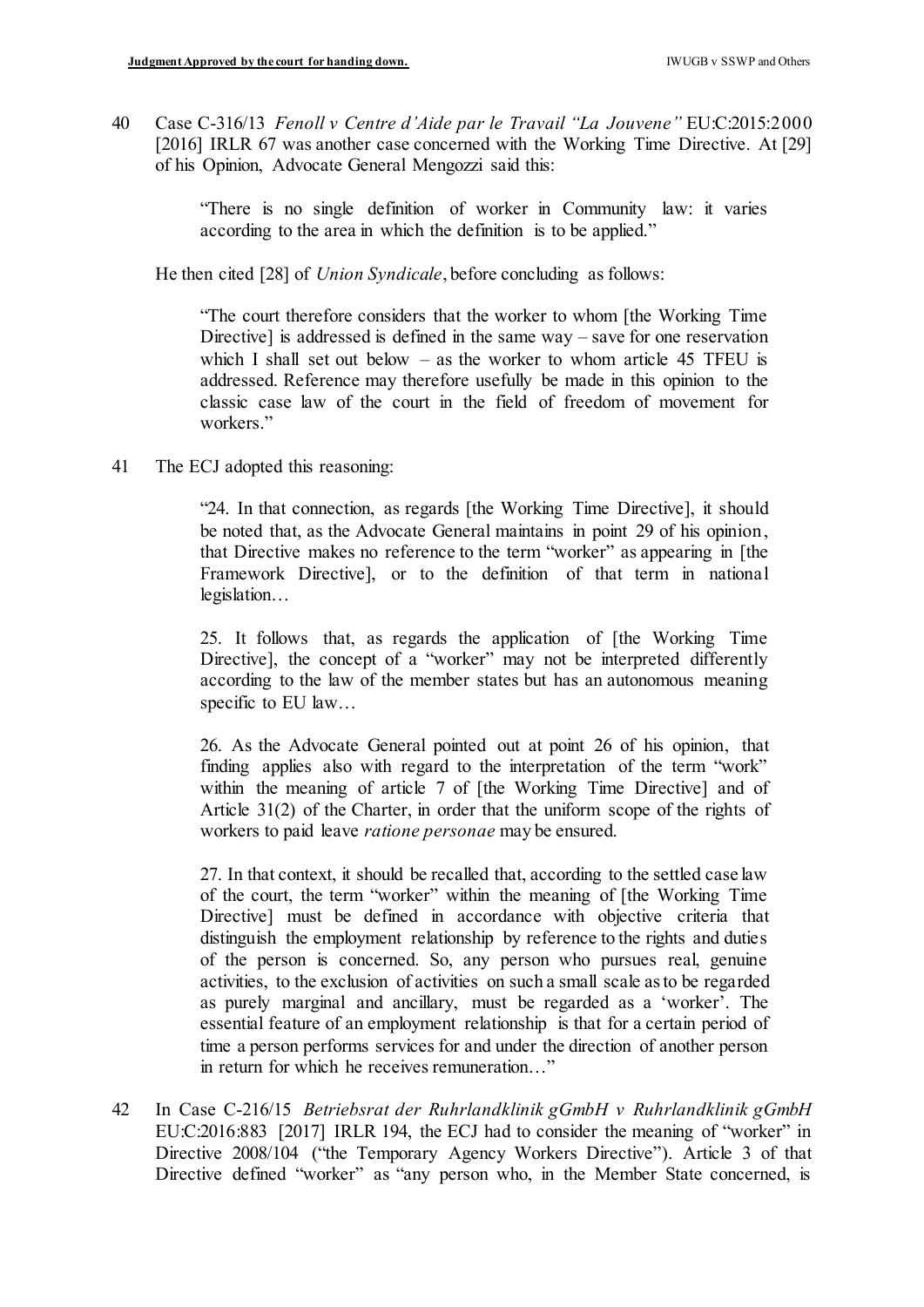protected as a worker under national employment law". The ECJ noted the reference to national law, but held as follows:

 27. In accordance with the settled case law of the Court, the essential feature of an employment relationship is that, for a certain period of time, a person performs services for and under the direction of another person, in return for which he receives remuneration, the legal characterisation under national law and the form of that relationship, as well as the nature of the legal relationship between those two persons, not being decisive in that regard…

…

 32. On the other hand, that provision cannot be interpreted as a waiver on the part of the EU legislature of its power itself to determine the scope of that concept for the purposes of Directive 2008/104, and accordingly the scope rationae personae of that Directive. As follows from paragraphs 25 and 26 of this judgment, the EU legislature did not leave it to the Member States to define that concept unilaterally, but specified itself the contours thereof in Article  $3(1)(a)$  of that Directive, as, moreover, it also specified the contours of the definition of 'temporary agency worker' in Article  $3(1)(c)$  of that Directive.

 33. Accordingly, for the purposes of interpreting that Directive, that concept covers any person who has an employment relationship in the sense set out in paragraph 27 of this judgment and who is protected, in the Member State concerned, by virtue of the work that person carries out.

…

 36. To restrict the concept of 'worker' as referred to in Directive 2008/104 to persons falling within the scope of that concept under national law, in particular, to those who have a contract of employment with the temporary- work agency, is liable to jeopardise the attainment of those objectives and, therefore, to undermine the effectiveness of that Directive by inordinately and unjustifiably restricting the scope of that Directive.

 37. Indeed, such a restriction would permit the Member States or temporary- work agencies to exclude at their discretion certain categories of persons from the benefit of the protection intended by that Directive, in particular, from the application of the principle of equal treatment of temporary agency workers and staff employed directly by the user undertaking laid down in Article 5 of that Directive, even though the employment relationship between those persons and the temporary-work agency is not substantially different to the employment relationship betweenemployees having the status of workers under national law and their employer."

 43 Case C-147/17 *Syndicatul Familia Constanta v Directia Generala de Asistenta Sociala si Protectia Copilului Constanta* EU:C:2018:926 [2019] ICR 211, the ECJ affirmed at [41] that, for the purposes of the Working Time Directive, the concept of "worker" had an autonomous meaning specific to EU law, defined by reference to objective criteria.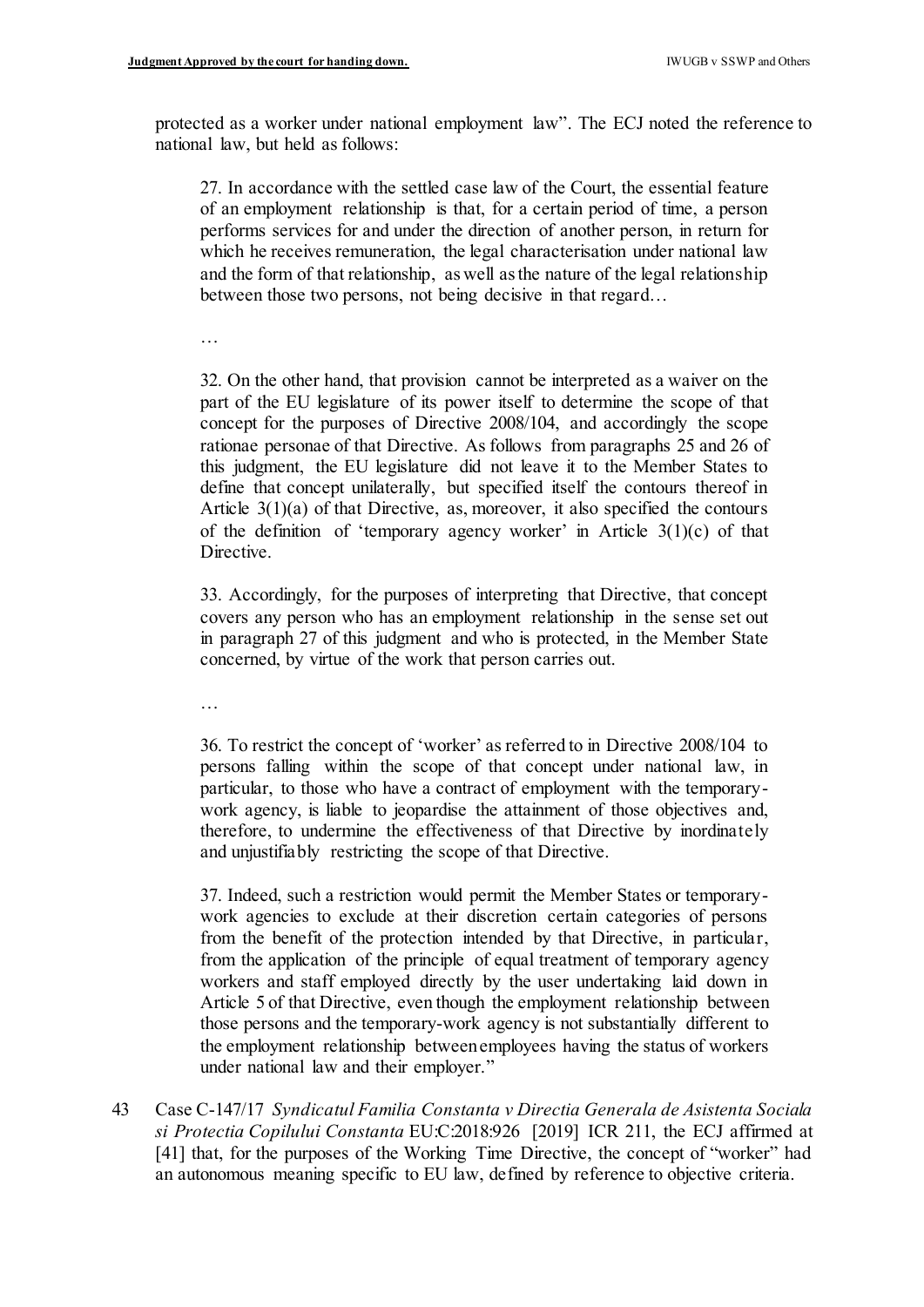## *Domestic legislation relied upon as implementing the Directives*

- 44 Mr Glyn submits that the United Kingdom has properly implemented the Directives through national legislation conferring protection on "employees". There are other national provisions conferring protections on persons who are not employees, but Mr Glyn's primary submission is that it is not necessary to consider these. At this stage, therefore, I set out the domestic provisions that protect employees.
- 45 The general obligations in Article 5(1) and 6(1) of the Framework Directive are said to be implemented principally by s. 2(1) of the Health and Safety at Work Act 1974 ("the HSWA 1974"), which provides:

 "It shall be the duty of every employer to ensure, in so far as is reasonably practicable, the health, safety and welfare at work of all his employees."

- 46 "Employee" is defined for the purpose of the HSWA 1974 in s. 53 as "an individual who works under a contract of employment or is treated by section 51A as being an employee". Related expressions are to be construed accordingly. (Section 51A extends the definition to those police personnel holding the office of constable or an appointment as a police cadet.)
- 47 This definition does not include so-called "limb (b) workers", i.e. those who fall within the definition of "worker" in s. 230(3)(b) of the Employment Rights Act 1996 ("the ERA 1996"). Limb (b) workers are those who work under a contract other than a contract of employment "whereby the individual undertakes to do or perform personally any work or services for another party to the contract whose status is not by virtue of the contract that of a client or customer of any profession or business undertaking carried on by the individual".
- 48 Next, there are obligations imposed by regulations made under the ECA 1972 and the HSWA 1974, the Management of Health and Safety at Work Regulations (SI 1999/3242: "the MHSW Regulations"). Regulation 3 imposes an obligation on every employer to undertake an assessment of "(a) the risks to the health and safety of his employees to which they are exposed whilst they are at work; and (b) the risks to the health and safety of persons not in his employment arising out of or in connection with the conduct by him of his undertaking". Regulation 11 imposes additional obligations in cases where multiple employers share a workplace. Regulation 12(3) obliges employers to provide employees and other persons with information and instructions about risks to health and safety.
- 49 Further specific obligations are imposed by the Workplace (Health, Safety and Welfare) Regulations (SI 1992/3004: "the Workplace Regulations"). Regulation 6 requires employers to ensure suitable ventilation for employees and workers. Regulation 9 requires employers to keep the premises clean. Regulation 17 requires employers to ensure the safe circulation of pedestrians and traffic routes within the workplace. Regulation 21 requires employers to provide washing facilities if the nature of the work requires it.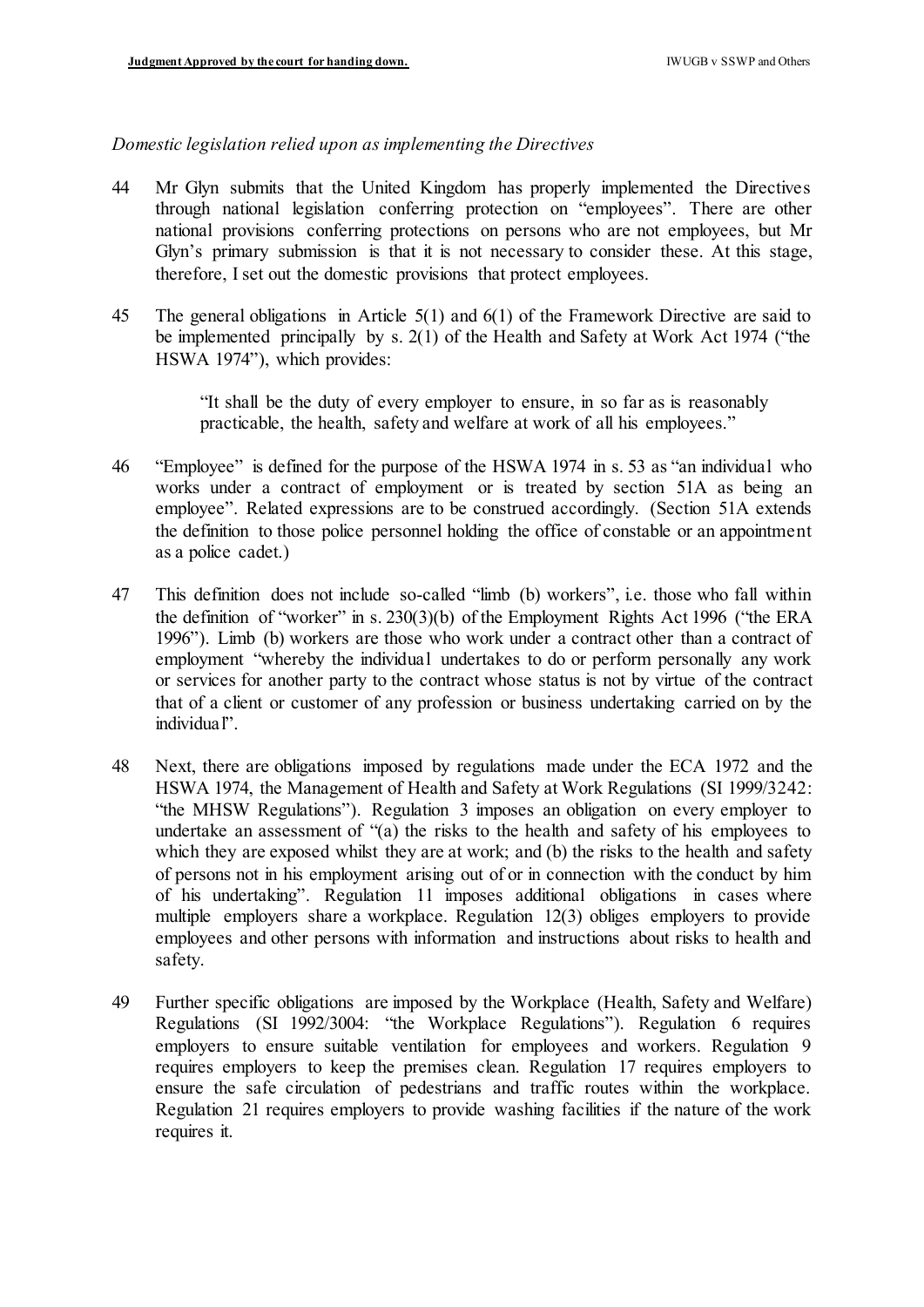- 50 Obligations are also imposed by regs 3-4 of the Provision and Use of Work Equipment Regulations (SI 1998/2306: "the Work Equipment Regulations") on employers, self- employed persons and others who have control of work equipment or people who use it or the way in which it is used. The obligation is to ensure the suitability, maintenance and inspection of work equipment.
- 51 Finally, there are obligations imposed by the Carriage of Dangerous Goods and Use of Transport or Pressure Equipment Regulations 2009 (SI 2009/1348: "the Carriage Regulations").
- 52 Article 8(4)-(5) of the Framework Directive are said to be implemented by regs 8(1) and (2) of the MHSW Regulations and ss.  $44(1)(d)$ -(e) and 100 of the Employment Rights Act 1996.
- 53 So far as the PPE Directive is concerned, it is said that Article 3 is implemented by s. 2(1) of the HSWA 1974, reg. 4(1) of the Personal Protective Equipment at Work Regulations (SI 192/2966: "the PPE Regulations") and, in certain specific cases, by regs 7(1)-(3) of the Control of Substances Hazardous to Health Regulations 2002 (SI 2002/2677: "the COSHH Regulations").

## **Submissions on the meaning of "worker" in the Directives**

#### *The Claimant*

- 54 Ms Omambala submits that a purposive approach must be applied to the interpretation of the Directives: see *Munkman on Employer's Liability* (2019, 17th ed.) at §9.12. She relies on the decisions of the ECJ in Case C-84/94 *United Kingdom v Council* [1997] ICR 443 at [15] (where a broad interpretation was applied to the words "working environment", "safety" and "health" in what was then Article 118a EEC) and Cases C-397/01 to 403/01  *Pfeiffer v Deutsches Rotes Kreuz, Kreisverband Waldshut eV* [2005] ECR 1307 at [52] (where a broad interpretation was applied to the scope provision in Article 2 of the Framework Directive).
- 55 In any event, a close reading of the language used in Article 3 supports a broad construction of the term "worker". She points to the use of the phrase "*any* worker employed by an employer" and notes that the definition contains only one specific exclusion, of domestic servants. She notes the absence of the term "employee" or "contract of employment". These terms are used in other legislation, for example Directive 77/187 ("the Acquired Rights Directive"), the predecessor of Directive 2001/23/EC ("the Transfer of Undertakings Directive"). The definition of "worker" has to be read with the definition of "employer", which is also broad. It covers anyone who has an "employment relationship" with the worker and has responsibility for the undertaking and/or establishment. The phrase "employment relationship" (in French,  *"relation de travail"*) is itself broad.
- 56 This favours a reading of "worker" encompassing all who fall within the autonomous meaning of that term, according to the ECJ's case law. Ms Omambala relies also on the decision of the Court of Appeal in *Governing Body of Clifton Middle School v Askew*  [2000] ICR 286, where Peter Gibson LJ noted at 397C that "employment relationship" must be wider than "contract of employment". It is right to point out, however, that this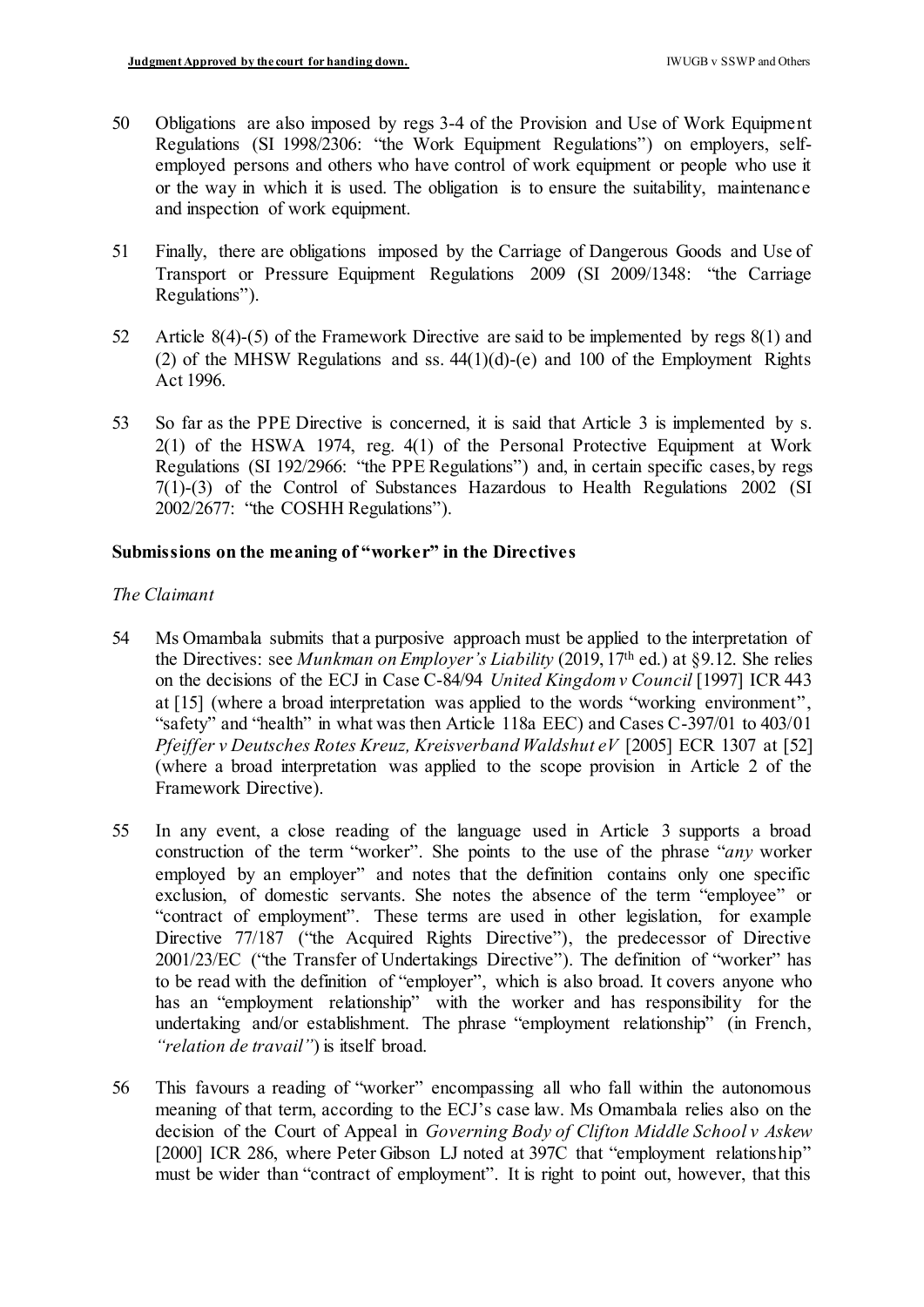conclusion was specifically anchored in the wording of the Acquired Rights Directive, which, unlike the Framework Directive, contained both terms.

- 57 Ms Omambala submits that EU Directives in the field of labour law adopt one of two approaches to the definition of "worker": the first is to confine the scope of the term to those classified by national law as workers or as having an employment contract; the second involves no reference to national law and therefore should be interpreted as having a uniform meaning across the Member States, broadly in line with the meaning of "worker" in the treaty provisions on free movement. Ms Omambala says that this view has been advanced by Prof. Nicola Countouris, 'The Concept of "Worker" in European Labour Law: Fragmentation, Autonomy and Scope', (2018) 47 Industrial Law Journal 192.
- 58 An example of the first approach is the definition in the Transfer of Undertakings Directive, where "employee" is defined in Article  $2(1)$  as "any person who, in the Member State concerned, is protected as an employee under national employment law". Likewise, Directive 1999/70/EC ("the Fixed-term Work Directive") gives effect to the Framework Agreement on Fixed-term Work, which applies to "workers who have an employment contract or employment relationship as defined in law, collective agreements or practice in eachMember State". The Part-time Work Directive gives effect to the Framework Agreement on Part-time Work, in which the scope of application is defined in a materially similar way. Finally, Directive 2008/104/EC ("the Temporary Agency Work Directive") defines "worker" in Article 1(a) as "any person who, in the Member State concerned, is protected as a worker under national employment law".
- 59 Even in this first category, the case law of the ECJ shows that the Member State's discretion is not wholly unfettered. Thus, for example, in *O'Brien*, the ECJ held that the exclusion of "office holders" was arbitrary in the light of the social aims of the Part-time Work Directive. Similarly, in the *Ruhrlandklinik* case, the ECJ held that the definition of "worker" in the Temporary Agency Directive, despite its express reference to national employment law, had to be read as applicable to anyone who "for a certain period of time… performs services for and under the direction of another person, in return for which he receives remuneration": see at [27], [32]-[33] and [36]-[37]. Ms Omambala submits that authorities such as *O'Brien* and the *Ruhrlandklinik* case show that "there is a progressive convergence of approach" in the use of the autonomous EU law definition of worker, even in cases where the legislation contains express reference to "national  $law$ ".
- 60 The position is even clearer in cases where the legislative definition does not refer expressly to national law. For example, in *Allonby*, the ECJ applied its own autonomous definition to the legislation providing for equal pay for equal work by male and female workers. *Union Syndicale* is another example of a case where, in the absence of any reference to national law, the autonomous definition was applied. The Framework Directive contains a bespoke definition of "worker", which expressly excludes domestic staff. Otherwise, however, the term means the same as in the Working Time Directive. Both Directives were made under Article 118a EEC and both concern occupational health and safety. Indeed, the Working Time Directive refers expressly to the Framework Directive: see recital 3 and Articles 3(3) and 4(3).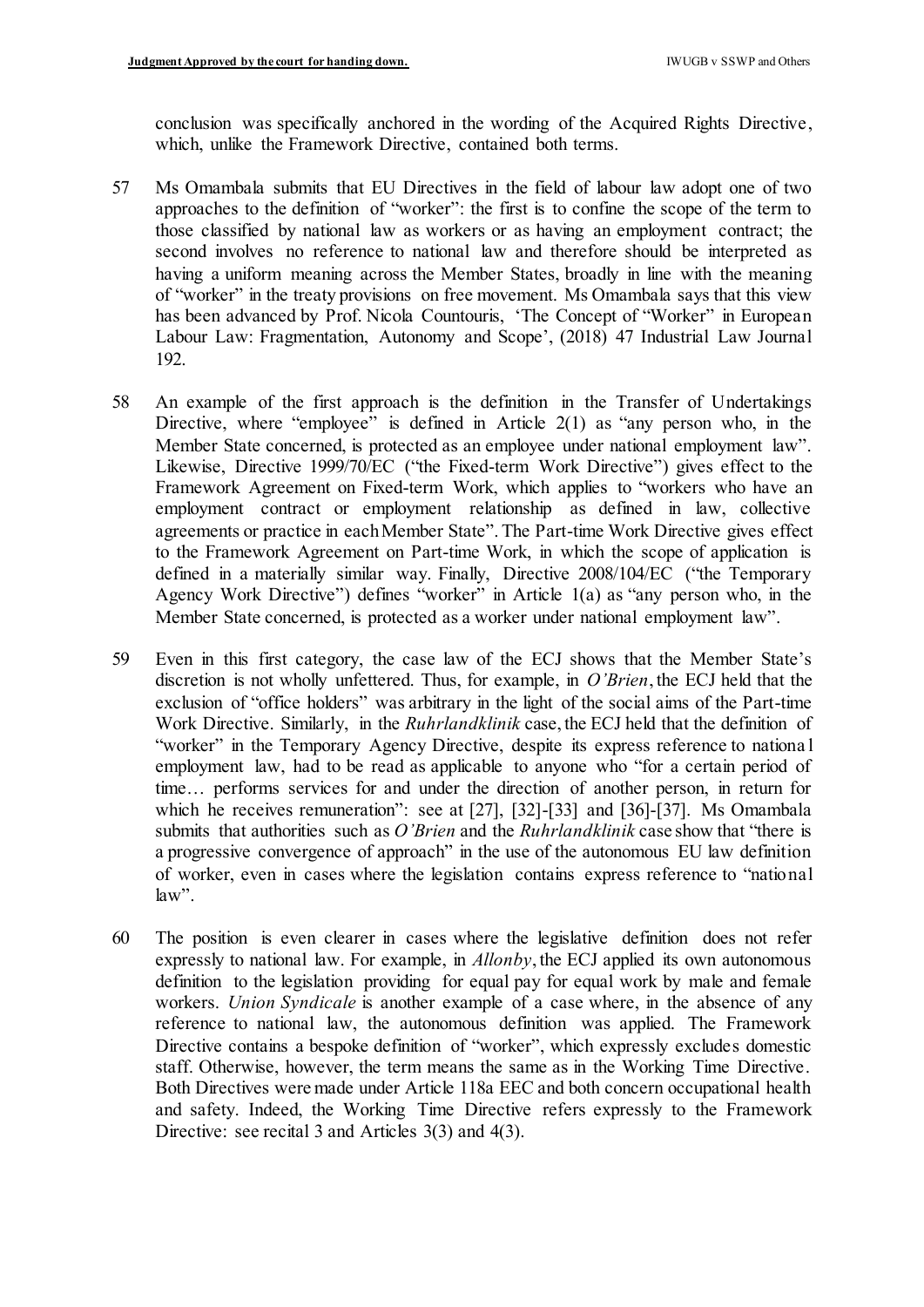- 61 Ms Omambala relies additionally on Article 31 of the Charter, which uses the broad and undefined term "workers" and which the Praesidium's Explanations show to have been based on the Framework Directive.
- 62 Finally, Ms Omambala submits that, even if the definition of "worker" in the Directives allows member states some discretion in defining the scope of their national implementing legislation, ECJ case law shows that this discretion is limited. In particular, national legislation cannot employ distinctions which are arbitrary. Whether a distinction is arbitrary must be considered in the light of the aims of the particular Directive in question. In this case, the distinction drawn by UK law between employees and limb (b) workers is arbitrary in the light of the aims of the Framework Directive.

# *The Defendants and Interested Party*

- 63 Mr Glyn submits that there are three, not two, approaches to the definition of "worker" in EU law: first, there are contexts in which "worker" has an autonomous EU law meaning; second, there are contexts in which the scope of protection depends on the Member State's domestic law (provided only that the law does not rely on arbitrary distinctions or render the Directive's protections ineffective); third, there are cases, of which the Framework Directive is one, where "worker" has a bespoke, express definition.
- 64 The first category includes treaty provisions referring to workers. The application by the ECJ in *Lawrie-Blum* and *Allonby* of an autonomous EU meaning to such provisions is not surprising: the treaty provisions contain no definition of "worker" and have to be given a uniform meaning across all Member States. In *Union Syndicale* (and other cases on the Working Time Directive), the ECJ was similarly dealing with an undefined term. That was crucial to the conclusion that an autonomous meaning applied.
- 65 The second category includes Directive 2001/23/EC ("the Acquired Rights Directive") in addition to the examples given by Ms Omambala. Mr Glyn accepts that neither of the Directives in issue here falls into this category.
- 66 The existence of the third category can be seen from the reasoning in *Union Syndicale*, at [27], where the ECJ noted that the Working Time Directive made no reference either to the definition in the Framework Directive or to national law and, for that reason, had the autonomous EU law meaning. The same contrast between the undefined term in the Working Time Directive and the concept as defined in the Framework Directive can be seen in the reasoning of Advocate General Mengozzi at [24]-[25] of his Opinion in *Fenoll*.
- 67 Mr Glyn relies on a footnote in Prof. Countouris' article in which he says that the *obiter dicta* in [27] of the ECJ's judgment in Case C-116/06 *Kiiskis* "suggest that the court is aware that for instance the letter of [the Framework Directive] suggests 'the definition of a worker to be derived from national legislation and/or practices'". Mr Glyn tells me that he has checked with the author, who confirms the reference should have been to [27] of *Union Syndicale*. This supports the proposition that the Framework Directive's express definition leaves no room for the operation of an autonomous EU law definition.
- 68 The Framework Directive's bespoke definition ensures that duties are to be imposed on employers only in respect of workers "employed by" them and only when they have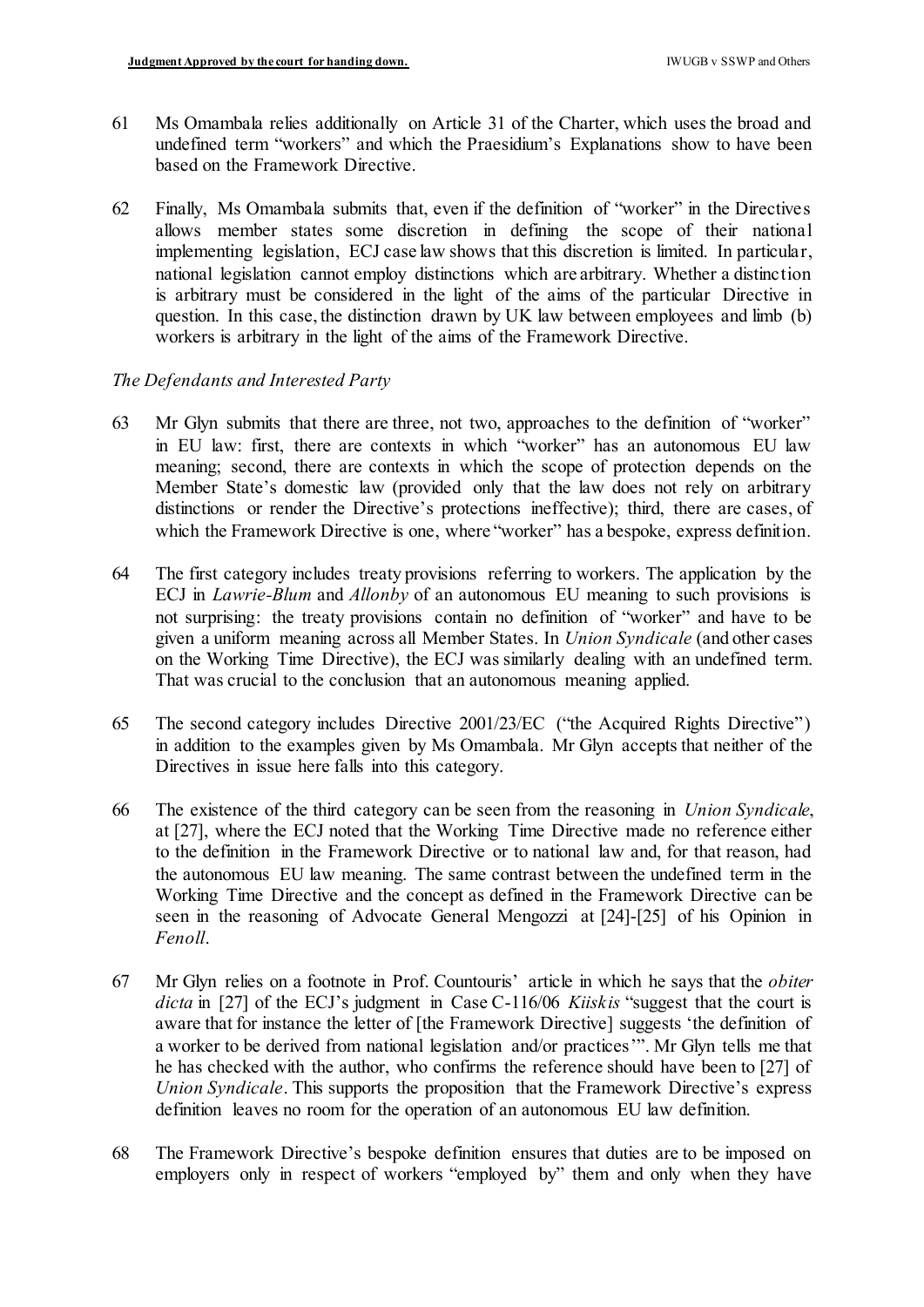responsibility for the undertaking in question. Transposing the obligations into national law using the concept of employment addresses both limbs of the Directive's definition: an employer, in the sense in which UK law defines that term, has sufficient control over an employee to meet the Directive's test of "responsibility for the undertaking and/or establishment".

- 69 The decision to implement the Directives by placing obligations on employers (in the domestic law sense) was lawful. The words "employed by" in the Directive connote employment under a contract of employment and do not include the domestic category of limb (b) workers. The declaration which accompanied the Single European Act supports this interpretation.
- 70 Mr Glyn stresses the breadth of the domestic law definition of "employee". In his seminal judgment in *Ready Mixed Concrete v Minister of Pensions and National Insurance*  [1968] 2 QB 497, 515C-D, McKenna J identified three conditions that must be satisfied for a contract of service (or employment contract) to exist:

 "(i) The servant agrees that, in consideration of a wage or other remuneration, he will provide his own work and skill in the performance of some service for his master. (ii) He agrees, expressly or impliedly, that in the performance of that service he will be subject to the other's control in a sufficient degree to make that other master. (iii) The other provisions of the contract are consistent with its being a contract of service."

- 71 McKenna J's first criterion has come to be understood to encompass two requirements: personal service and mutuality of obligation. The House of Lords affirmed that the latter is an essential feature of the contract of employment in *Carmichael v National Power plc*  [1999] ICR 1226. In that case, which concerned casual workers, there was mutuality of obligation while the work was being done, but not in between jobs. That meant that the workers did not have protection from unfair dismissal (because they did not have necessary continuity of service) but during the period while they were working they remained employees to whom duties would be owed under domestic health and safety legislation. See, to similar effect, *Stephenson v Delphi Diesel Systems* [2003] ICR 471 at [13] (Elias LJ). Thus, while working, many of the Claimant's members may well be employees for the purposes of health and safety law: see also *Lane v Shire Roofing Co. (Oxford) Ltd* [1995] IRLR 493. Mr Glyn points out that the need for protection by health and safety law arises only while the employee is actually working.
- 72 In response to the charge that the distinction between employees and limb (b) workers is arbitrary in the context of the objectives of the Framework Directive, Mr Glyn points out that the distinction is of long standing. More importantly, unlike the distinction between employees and office holders, which the ECJ in *O'Brien* held to be arbitrary, it is "grounded in objective fact, reason and principle".
- 73 Mr Glyn submits that the EU Commission has accepted that implementing the Directives' obligations to protect "workers" by imposing obligations in domestic law to protect "employees" is in principle permissible. This, he says, means that his case is "confirmed beyond doubt (and *acte clair*)". He invites me to infer the Commission's view from a series of communications and events between 1992 and 1997. On 16 October 1995, the Commission asked the United Kingdom government how the concept of "employer" and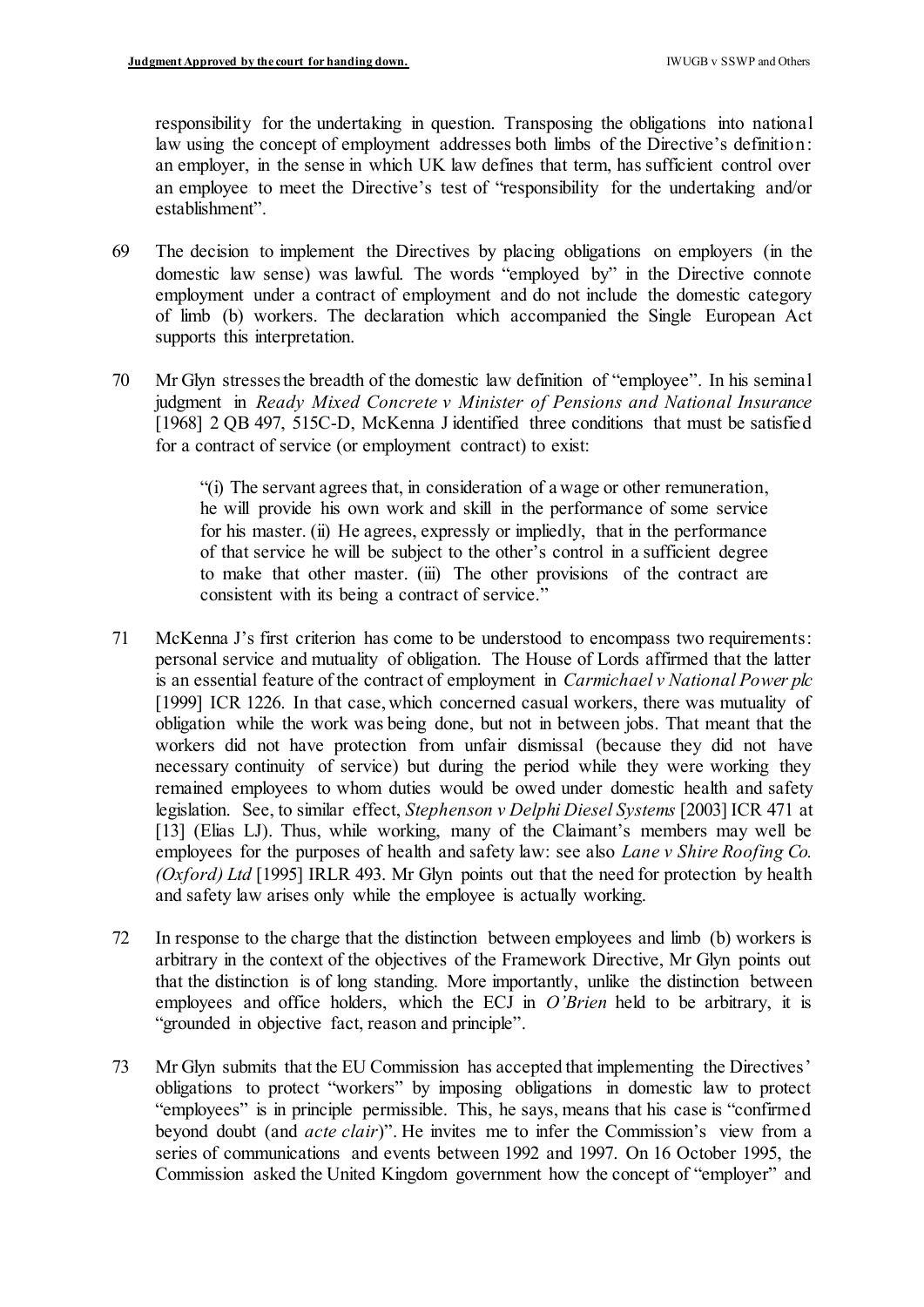"worker" were transposed into domestic law. The United Kingdom responded on 26 March 1996 indicating that these concepts were transposed by reference to the domestic concept of "employer" and "employee". On 29 September 1997, the Commission formally indicated "doubts" about the "precision" of these definitions. The United Kingdom made further representations on 30 December 1997, explaining the meaning of the concept of "employee" in domestic law. The Commission took no further action in this respect. It did, however, go on to issue a reasoned opinion and then brought infraction proceedings against the UK in respect of other aspects of the implementation of the Framework Directive. Those proceedings were ultimately unsuccessful: Case C-127/05  *Commission v United Kingdom* [2007] ICR 1393.

- 74 Mr Glyn relies on what he says is the Commission's view that the UK had properly transposed the scope of the Directives by legislation conferring protection on employees. Given that the Commission enquired about the definition of "employee" in UK law and that it took action about other aspects of the transposition, the "irresistible inference" is that it was satisfied with the United Kingdom's explanation as to domestic implementation of personal scope by the domestic concepts of employer and employee.
- 75 Mr Glyn notes that there is no common position within the EU as to the mode of transposition of the Directives. He relies in particular on the law of the Republic of Ireland. By s. 23 of its Industrial Relations Act 1990, Ireland recognises a class equivalent to limb (b) workers. Nonetheless, its Safety, Health and Welfare at Work Act 2005, like the 1974 Act in the UK, utilises a bipartite distinction between employees and self-employed, with no intermediate provision for its equivalent of limb (b) workers.
- 76 Mr Glyn draws attention to an EU Commission Staff Working Document, *Ex-post evaluation of the European Union occupational safety and health Directives*, published on 10 January 2017, which contains the following passage on p. 29:

 "In the changing labour market with the emergence of new forms of work and increasing uncertainty of the status of workers and self-employed, the question of application of health and safety rules to all becomes even more important to prevent accidents and occupational diseases. Considering the recommendations from the NIRs [sc. national reports on the practical implementation of the Directives], the conclusions of the external evaluation study, the development of the caselaw of the ECJ on the definition of work are in EU law and the treatment of self-employed under construction site and fishing vessel directives, promoting inclusion of **self-employed** and in  particular those **self-employed working alongside workers** might be considered as a possible action in the context of future proofing the [occupational safety and health] framework." (Emphasis in original.)

 77 This passage, Mr Glyn submits, does not suggest that the Commission thought that the problems created by new forms of working could be addressed through the current legislative regime.

## **Discussion on the meaning of "worker" in the Directives**

 78 At the permission stage, Choudhury J noted the "vintage" of the provisions under challenge. When considering the arguability of a challenge of this kind, it was relevant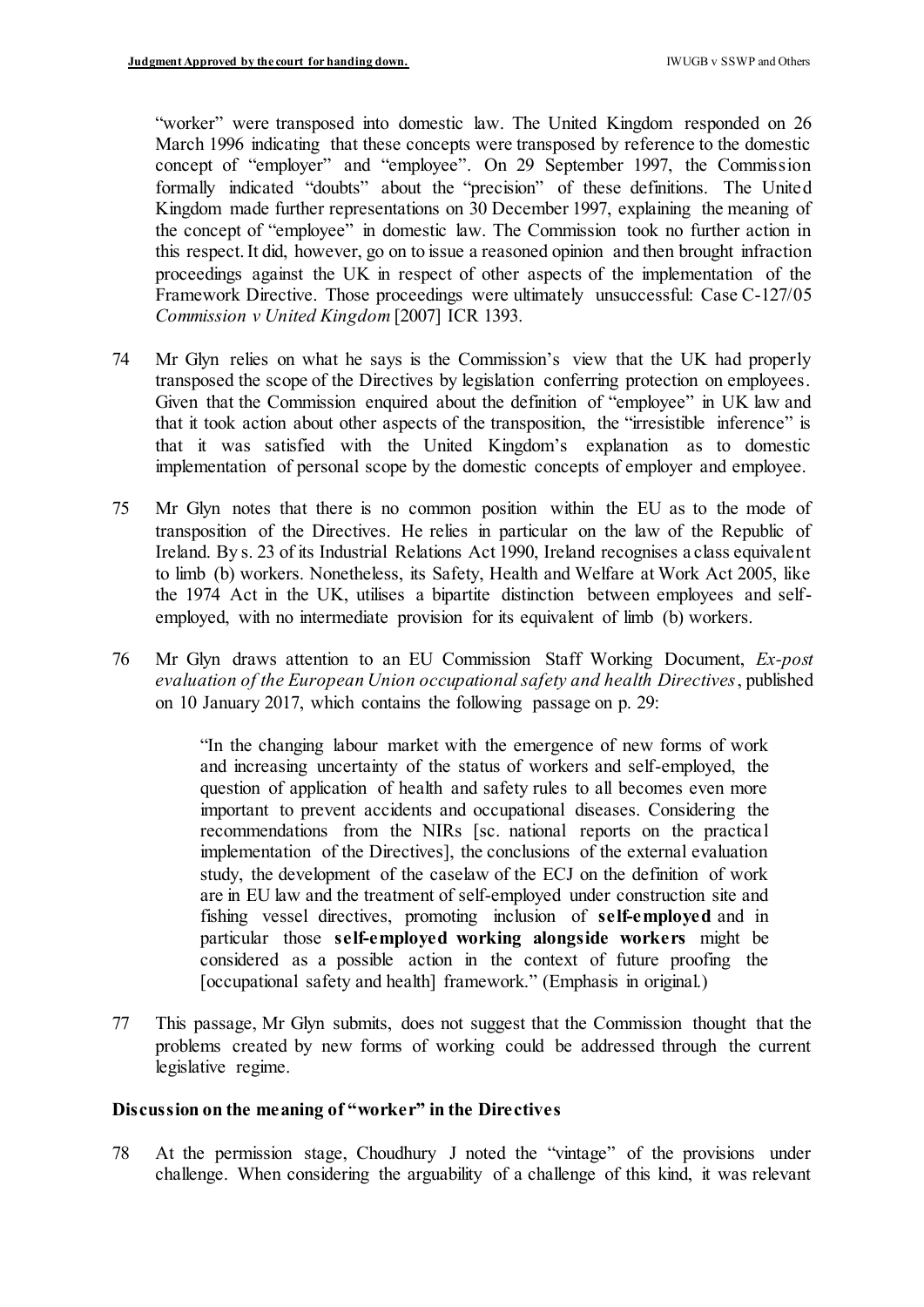to note that the transposition deadline for the Directives passed nearly 28 years ago. If the Claimant's argument is correct, it might perhaps be thought surprising that no question has arisen to date as to whether the UK has properly implemented the Directives.

- 79 The significance of this point at this stage in the proceedings should not, however, be overstated. It is not unknown in the field of EU law for an argument that national law is contrary to EU law to arise many years after the relevant EU law came into force. To take one well known example, it was not until 1994 that the House of Lords, in *R v*  Secretary of State for Employment ex p. Equal Opportunities Commission [1995] 1 AC 1, declared the provisions of the Employment Protection (Consolidation) Act 1978 incompatible with Article 119 EEC (a provision in the original Treaty of Rome) and Directive 75/117/EEC (which had to be transposed by 1976). In any event, this claim has now passed the permission threshold. If the Claimant's argument is a good one, the fact that no-one else has advanced before it is of little relevance.
- 80 Nor can much be drawn from the Commission's failure to bring infraction proceedings in respect of this particular aspect of the UK's implementation of the Framework Directive. A reasoned view from the Commission on a question of EU law will often be persuasive, though never determinative. An unreasoned statement of the law, however, is unlikely to carry much weight. Here, there is no positive statement of the Commission's view at all, let alone a reasoned one. This means that there is no way of knowing whether, as Mr Glyn invites me to infer, the Commission agreed with the UK's position or whether it decided for other reasons not to bring infraction proceedings. Even if it did agree with the UK's position, there is nothing to indicate any consideration of the issue after the late 1990s or, at the very latest, 2005, when infraction proceedings were commenced raising other points. Much of the case law relied upon by Ms Omambala came after that. The passage set out at [76] above from the Commission's 2017 Staff Working Document is directed to a different point: the possible future inclusion in the EU's occupational safety and health framework of the *self-employed*, a category which does not include the limb (b) workers at issue here.
- 81 Likewise, it would not assist Mr Glyn if, as he says, one other Member State (Ireland) has transposed the Directives in a way which appears similar to the UK's. It was not suggested that the issue raised in this case has been considered by the Irish courts, nor was reference made to any reasoned consideration of it by the Irish government. In those circumstances, the existence of similar provisions in another Member State is of little moment.
- 82 In my judgment, it is possible to draw the following conclusions from the language of Article 3 of the Framework Directive, the various other provisions in which the term "worker" is used, and the case law:
	- (a) There is no single definition of worker in EU law: it varies according to the area in which the definition is to be applied: see *Allonby*, [63], *O'Brien* (Opinion of AG Kokott at [25]) and *Fenoll* (Opinion of AG Mengozzi at [24]).
	- (b) It follows that the use of the term "worker" in Article 3 of the Framework Directive does not, in and of itself, indicate an intention that the scope of application of the Directives should be identical to that of the treaty provisions on free movement (as explained in *Lawrie-Blum*) or equal pay (as explained in *Allonby*).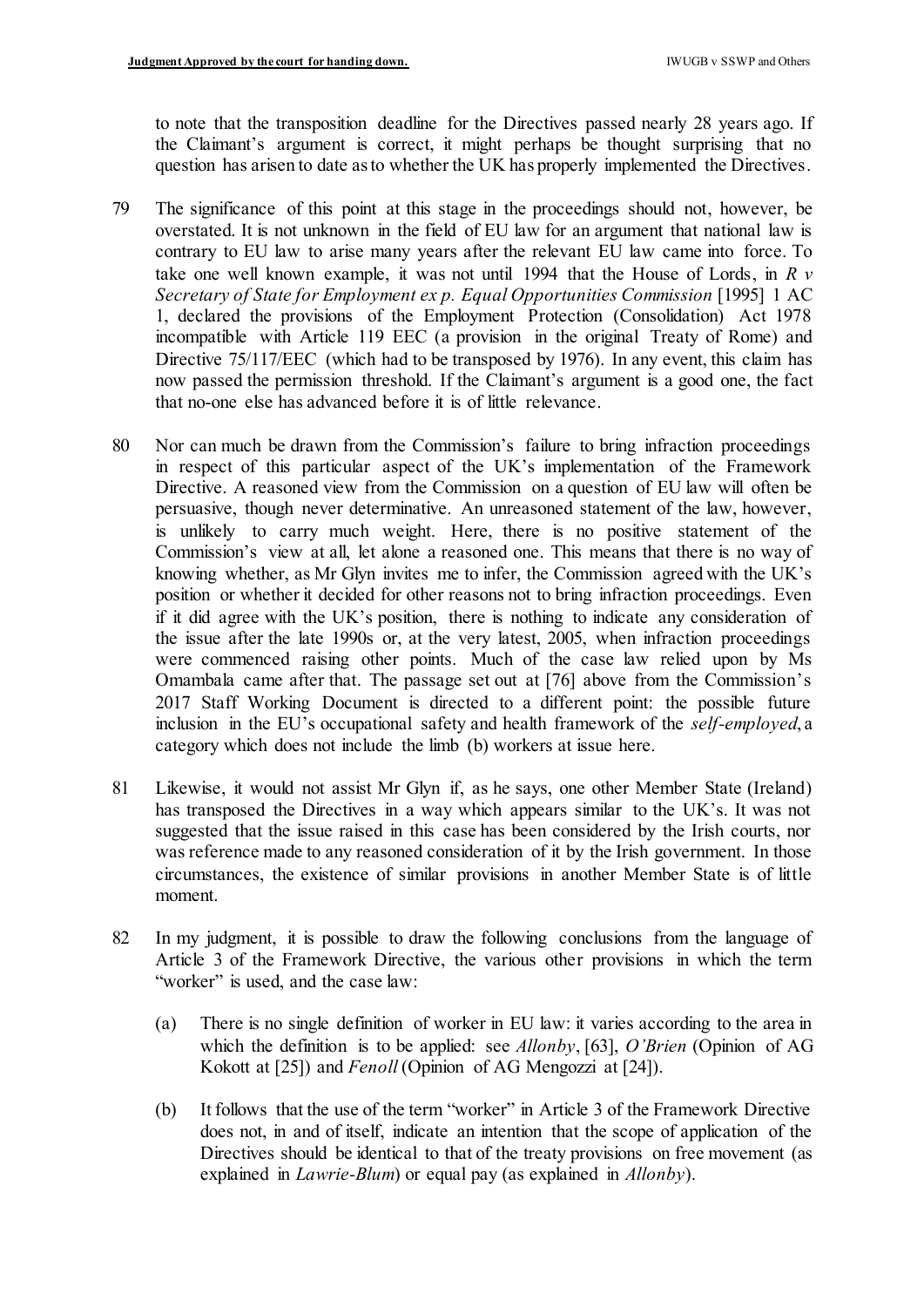- (c) Indeed, the fact that it contains bespoke definitions of "worker" and "employer" is a powerful indicator that a different meaning was intended.
- (d) But that tells us very little about the *extent* of the intended differences. There are at least two that are obvious from the text of the definitions: domestic servants are excluded; and the "employer" must have responsibility for the undertaking and/or establishment. The real question in this case is whether any *other* differences in meaning were intended.
- (e) There is no magic, one way or the other, in the use of the words "employed", "employer" and "employment relationship" in Article 3 of the Framework Directive. The French text speaks of a *"relation de travail"*, exactly the same term used in the French version of the judgments in *Lawrie-Blum* and *Allonby* to describe the relationship between a worker and the person for whom and under whose direction he or she performs services. This shows that the term "employment relationship" *can* be used in contexts where the autonomous EU law meaning of "worker" is intended.
- (f) For the same reason, the use of the word "employees" in the declaration in relation to Article 118a(2) EEC is not an indicator that the latter covers only those whom UK law would regard as employees. The equivalent French term is *"travailleurs"*. More importantly, it is now well established that some of the Directives adopted under Article 118a EEC protect all workers who fall within the autonomous EU law definition: see, in relation to the Working Time Directive, *Union Syndicale* and *Fenoll*. That would not be possible if "worker" in Article 118a (interpreted in accordance with the declaration) had a narrower meaning.
- (g) The reason why, in *Union Syndicale* and *Fenoll*, "worker" in the Working Time Directive was held to have the autonomous EU law meaning was that that Directive referred *neither* to the definition in Article 3 of the Framework Directive *nor* to the definition in national law. This shows that the definition of "worker" in Article 3 of the Framework Directive differs from the autonomous EU law meaning. It does not, however, show that it differs in the way Mr Glyn submits.
- (h) It is significant that Article 3 of the Framework Directive lacks any reference to definitions deriving from national law and practice. This is so not only because of the contrast with the other instruments referred to in [57] above but also because of the contrast with other provisions in the Framework Directive itself – e.g. Articles 8(4), 10(1), (2) and (3), 11(2) and 12 *in fine* – all of which refer expressly to national law and practice. This suggests that "worker" in Article 3 of the Framework Directive was intended to have a single meaning applicable in all Member States.
- (i) To the extent that Prof. Kountouris suggests the contrary, I do not agree. If there were no single meaning of "worker", individual Member States would be free to cut down the category of persons benefitting from the Directive's protections, thereby resulting in "different levels of safety and health protection" as between Member States and "competition at the expense of safety and health" – precisely the unsatisfactory situation which, according to the 13<sup>th</sup> recital, the Directive was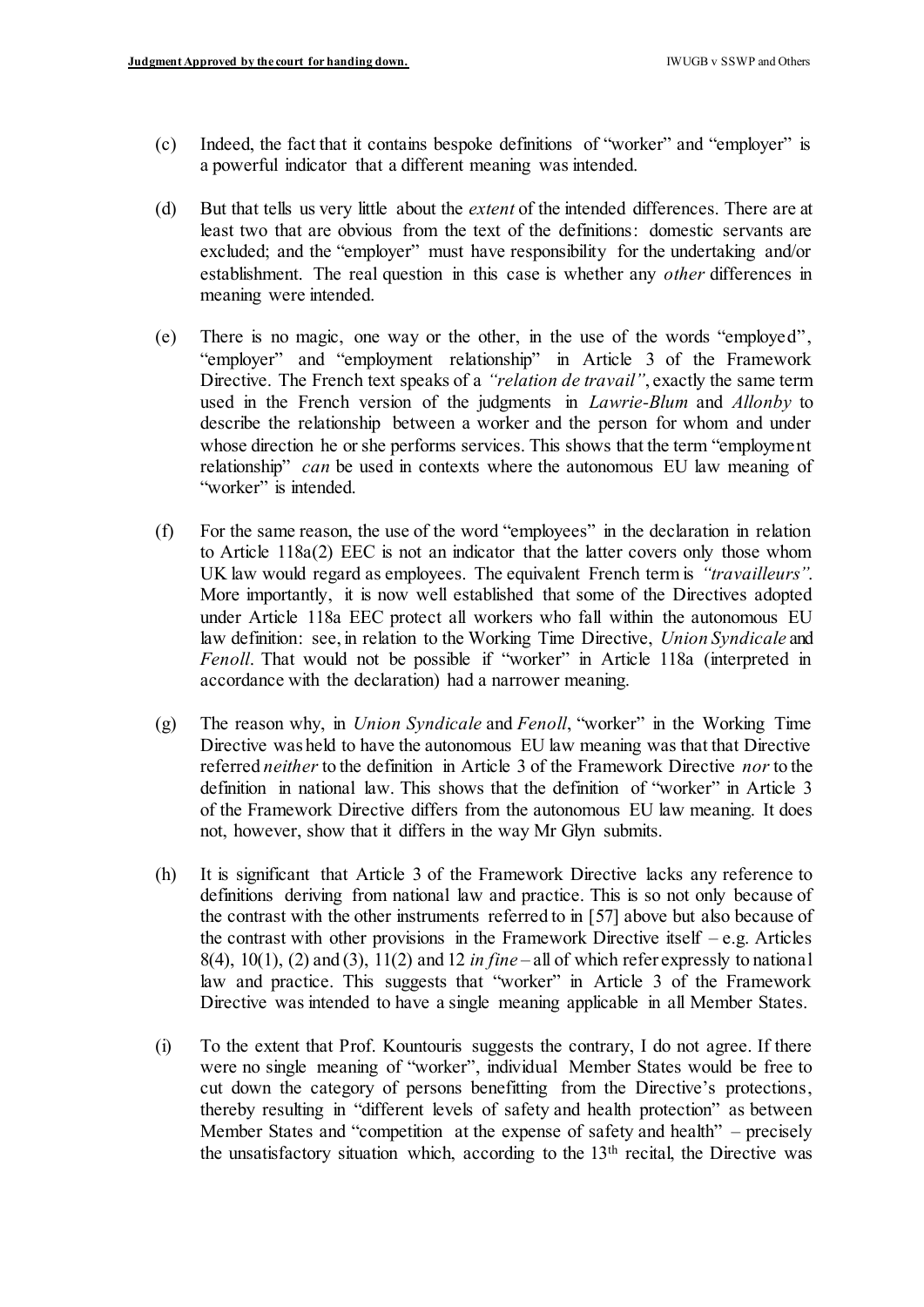intended to address. The objectives of the Framework Directive suggest a scope fixed by reference to a single EU-wide meaning.

- (j) *United Kingdom v Council* and *Pfeiffer* establish that it is necessary to apply a broad interpretation of Article 2 of the Directive. That does not *necessarily* meanthe same is true of Article 3. However, one of the reasons given in [52] of *Pfeiffer* for the breadth of the Directive's scope was its purpose, as evident from Article 1 – encouraging the improvement of the health and safety of workers at work. That purpose would be as likely to be undermined by a narrow interpretation of the term "worker" as by a narrow interpretation of the sectors of economic activity to which the Directive applies, or too expansive an interpretation of the exceptions in Article  $2(2)$ .
- (k) Contrary to Mr Glyn's submission, the requirement that the "employer" must have "responsibility for the undertaking and/or establishment" does not point in the direction of a narrow interpretation of the term "worker" as something akin to "employee" in UK law. The "responsibility" which the employer must have is  responsibility *for the undertaking or establishment*. Once that responsibility is established, the "employer" then owes duties to everyone in that undertaking or establishment with whom he/she/it has an employment relationship *(relation de travail)*.
- (l) Once it is understood that the terms "employed", "employer" and "employment relationship" are neutral (see sub-para. (e) above), the natural reading of Article 3 is that limb (a) excludes domestic servants and limb (b) provides that the person with whom the worker has an employment relationship must have "responsibility for the undertaking and/or establishment". But subject to these points, in the absence of any reference to national law and/or practice, "worker" includes anyone who would fall within the autonomous EU law definition.
- (m) This broad reading is more consistent than Mr Glyn's alternative with what Ms Omambala aptly described as the "progressive convergence of approach" seen in the jurisprudence of the ECJ to the term "worker" in various different contexts. It is noteworthy that the ECJ has settled on the same autonomous definition in a variety of different contexts: the treaty provisions on free movement *(Lawrie- Blum)* and equal pay (*Allonby)*, the Working Time Directive (*Union Syndicale*,  *Fenoll*, *Syndicatul Familia Constanta*) and the Temporary Agency Directive *(Ruhrlandklinic).* The latter case is a particularly striking example of the use of purposive interpretation to apply the autonomous definition in circumstances where the plain language of the Directive being construed might have suggested something else.
- (n) The broad reading is also supported by Article 31 of the Charter. I accept that the Charter is no more than an interpretive aid. It could not, for example, be used to override the express exclusion of domestic servants. But the fact that the drafters, drawing on the Framework Directive, chose to confer the right to "working conditions which respect his or her health, safety and dignity" on "every worker", without seeking to confine the application of that term, seems to me to support as broad an interpretation as possible of the term when used in the Framework Directive.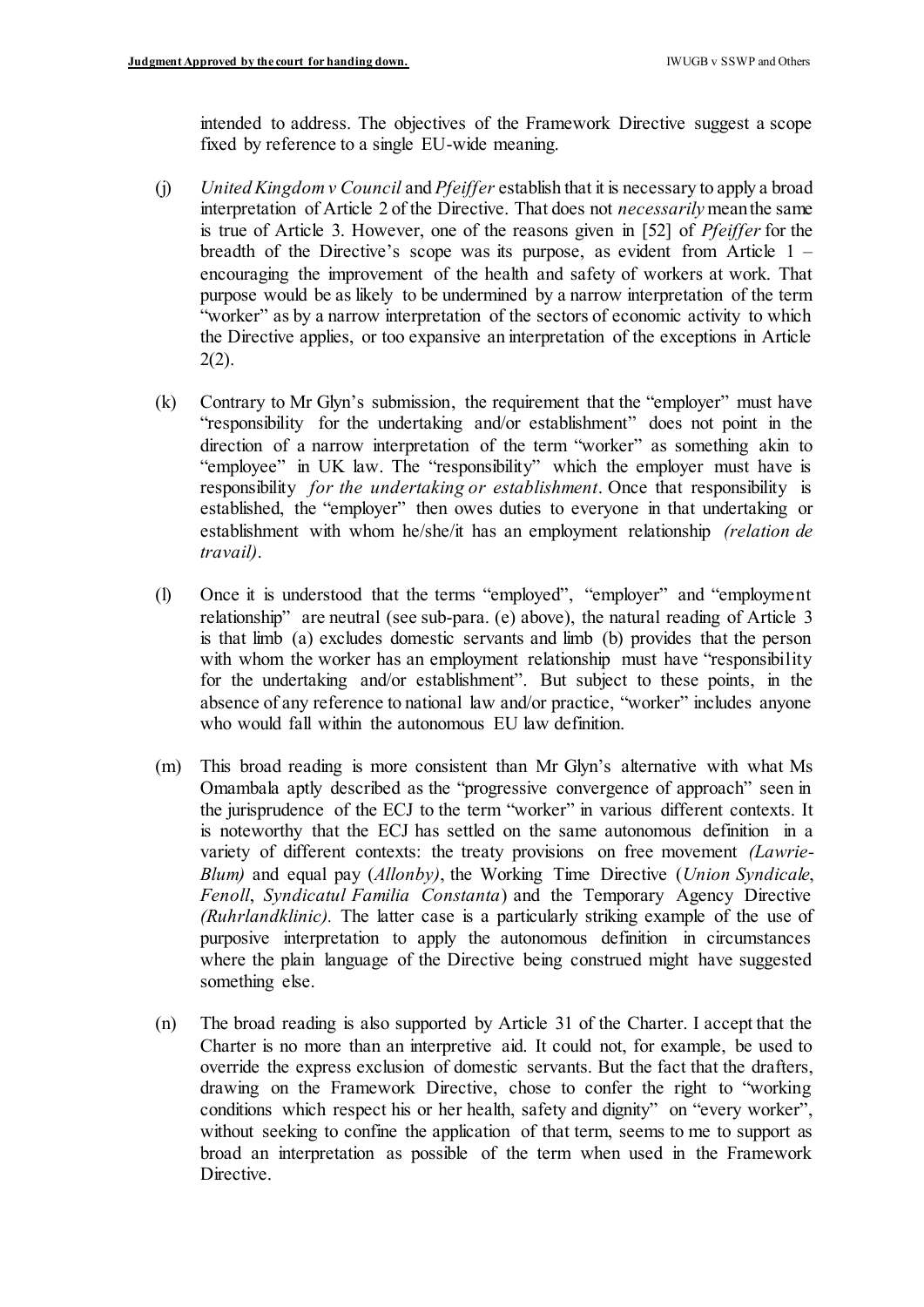- 83 I therefore reject Mr Glyn's submission that the obligations in the Framework Directive and PPE Directive are properly transposed by domestic legislation conferring protection on those with contracts of employment. In my judgment, the "workers" protected by the Directives include all who fall within the autonomous EU law definition applicable for the purposes of the treaty provisions on free movement and equal pay, with the exception of domestic servants. "Employers" are those for whom and under whose direction workers perform services and who have responsibility for the undertaking and/or establishment.
- 84 This makes it necessary to consider Mr Glyn's second and alternative response to the claim, that other provisions of domestic law confer protections on those who are workers for the purposes of the Directives but not employees for the purposes of domestic law; and that these protections are sufficient to implement the Directives.

## **Are there sufficient equivalent protections in domestic law?**

## *The proper approach to the parties' written submissions*

- 85 Ms Omambala set out in her skeleton argument the respects in which she says the United Kingdom has failed to transpose the Directives as regards limb (b) workers. Mr Glyn responded by identifying certain provisions of domestic law which he says provide the necessary protection. At my invitation, the parties produced a table summarising the parties' submissions. Ms Omambala pointed out that some of the provisions relied upon by Mr Glyn in the table are not referred to in his skeleton argument. Mr Glyn responded that in some cases the provisions now identified were referred to in evidence if not in the skeleton argument; and that in others reliance on these provisions was "obviously implicit".
- 86 Whether the United Kingdom has properly implemented the obligations imposed by the Directives is a question of law. It is a question which may have significant effects on many thousands of workers, as well those responsible for the undertakings and establishments in which they work. It would not be appropriate to leave out of account provisions of domestic law said by the Defendants and Interested Party to be relevant on the basis of a minute analysis of the pleadings and skeleton arguments. That would only lead to more litigation. I have therefore considered all of the provisions referred to by Mr Glyn in the table produced by the parties.
- 87 The provisions of the Directives which Ms Omambala says have not been properly implemented with respect to limb (b) workers are:
	- (a) the general obligations in Articles  $5(1)$  and  $6(1)$  of the Framework Directive;
	- (b) Article 8(4) and (5) of the Framework Directive; and
	- (c) Article 3 of the PPE Directive.
- 88 I consider these in turn.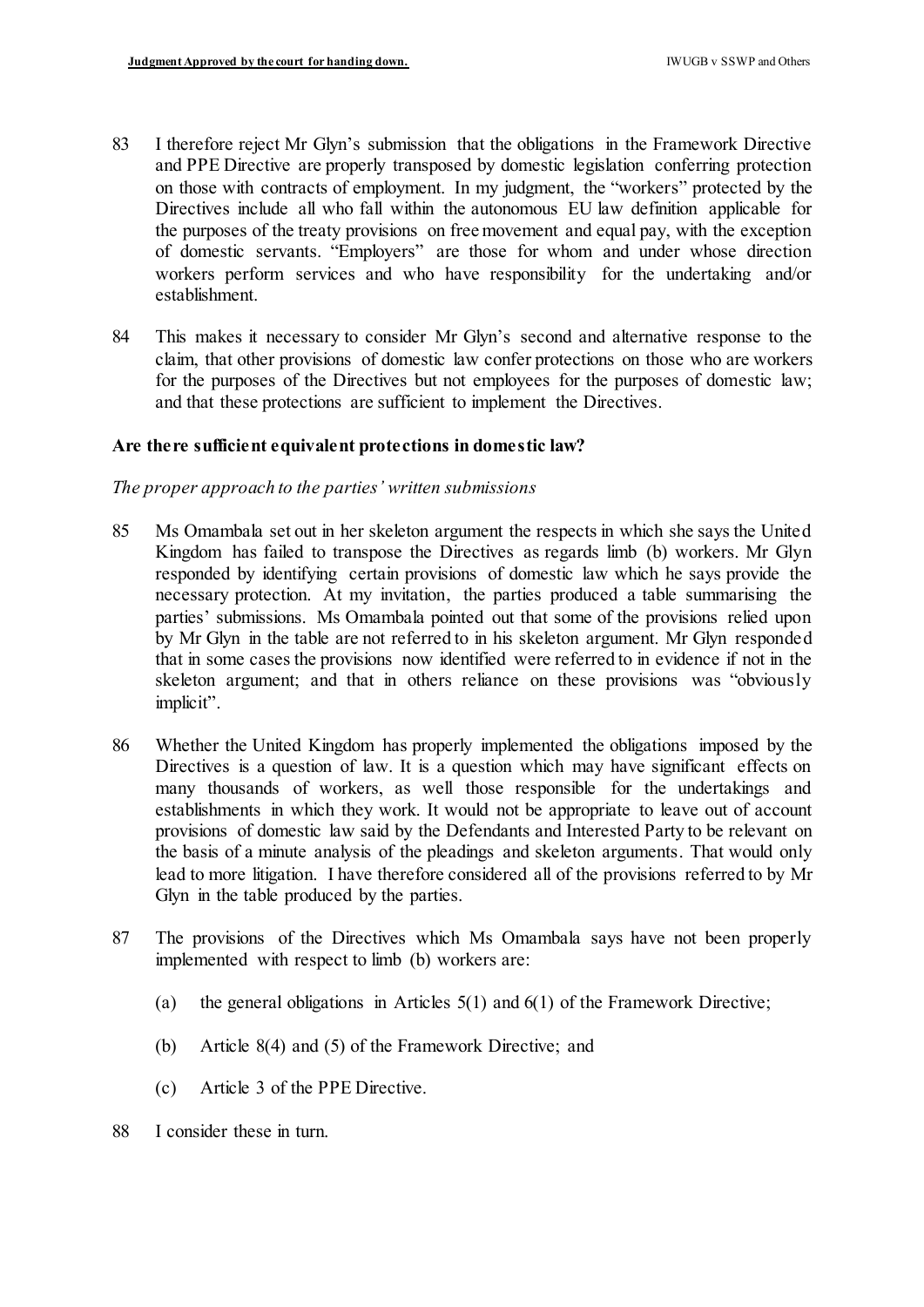*(a) The general obligations in Article 5(1) and 6(1) of the Framework Directive* 

Submissions for the Defendants and Interested Party

- 89 Mr Glyn submits that the general obligations in Articles 5(1) and 6(1) of the Framework Directive are implemented as regards limb (b) workers by a combination of provisions conferring protections on a wider category of individuals than employees.
- 90 Section 2 of the HSWA 1974 on its face imposes a duty on employers to protect employees, but Mr Glyn points out that in many cases, to comply with this duty, it will often be necessary to take steps to protect others, including limb (b) workers. He relies  on *R v Swan Hunter Shipbuilders Ltd* [1981] ICR 831, in which the Court of Appeal dismissed an appeal by an employer against its conviction for failing to warn a subcontractor's employees of the risk of a fire.
- 91 Section 3 of the 1974 Act provides as follows:

 "(1) It shall be the duty of every employer to conduct his undertaking in such a way as to ensure, so far as is reasonably practicable, that persons not in his employment who may be affected thereby are not thereby exposed to risks to their health or safety.

 (2) It shall be the duty of every self-employed person who conducts an undertaking of a prescribed description to conduct the undertaking in such a way as to ensure, so far as is reasonably practicable, that he and other persons (not being his employees) who may be affected thereby are not thereby exposed to risks to their health or safety."

- 92 Mr Glyn submits that the effect of s. 3 is to extend the duty imposed by s. 2(1) to those who are not employees. The textual distinctions between the duties imposed by ss. 2 and 3 do not reflect a difference in the substance or scope of the duties (at least so far as concerns health and safety: welfare, which is referred to in s. 2, but not s. 3, is in any event not covered by the Directives). In each case, if there is a risk to health and safety, the employer is under a duty to ensure, so far as is reasonably practicable, that the employee or other person (necessarily including a worker) is not exposed to that risk. Mr Glyn relies on *R v Associated Octel Co. Ltd* [1996] 1 WLR 1543, *R v Tangerine Confectionery Ltd* [2011] EWCA Crim 2015 and *R v Chargot* [2009] ICR 263. Duties under ss. 2 and 3 will also be owed by third party businesses, for example for a work visit to the premises of such a business.
- 93 Section 4 of the 1974 Act provides as follows:

 "(1) This section has effect for imposing on persons duties in relation to those who—

(a) are not their employees; but

 (b) use non-domestic premises made available to them as a place of work or as a place where they may use plant or substances provided for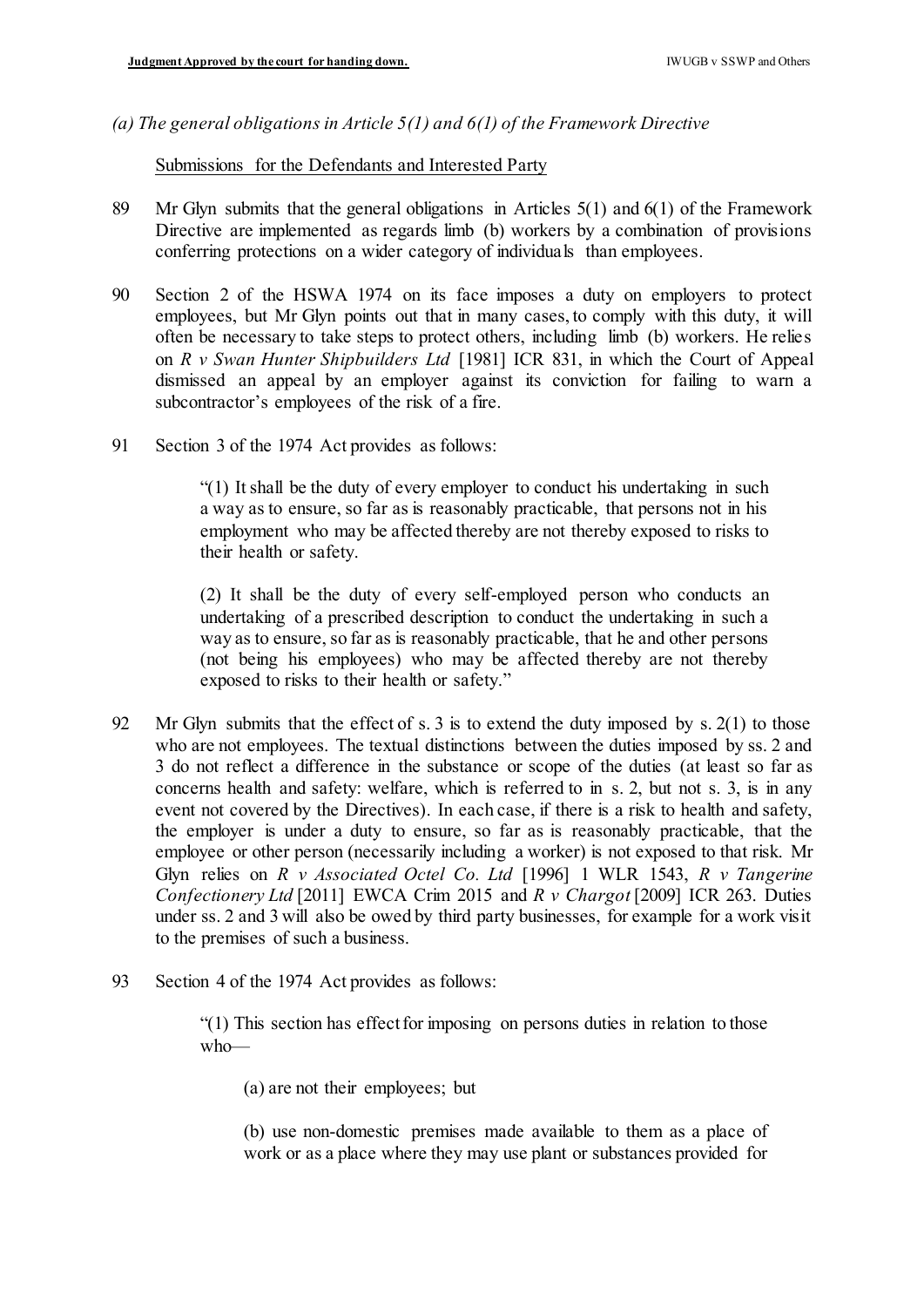their use there, and applies to premises so made available and other non-domestic premises used in connection with them.

 (2) It shall be the duty of each person who has, to any extent, control of premises to which this section applies or of the means of access thereto or egress therefrom or of any plant or substance in such premises to take such measures as it is reasonable for a person in his position to take to ensure, so far as is reasonably practicable, that the premises, all means of access thereto or egress therefrom available for use by persons using the premises, and any plant or substance in the premises or, as the case may be, provided for use there, is or are safe and without risks to health."

- 94 This, Mr Glyn points out, imposes obligations on a broad range of persons, including those who are not employers, and protects a broad range of workers and others, including those who are not employees.
- 95 Next, there are the more specific obligations imposed by the MHSW Regulations. Regulation 3 provides as follows:
	- "(1) Every employer shall make a suitable and sufficient assessment of—

 (a) the risks to the health and safety of his employees to which they are exposed whilst they are at work; and

 (b) the risks to the health and safety of persons not in his employment arising out of or in connection with the conduct by him of his undertaking, for the purpose of identifying the measures he needs to take to comply with the requirements and prohibitions imposed upon him by or under the relevant statutory provisions.

 (2) Every relevant self-employed person shall make a suitable and sufficient assessment of—

 (a) the risks to his own health and safety to which he is exposed whilst he is at work; and

 (b) the risks to the health and safety of persons not in his employment arising out of or in connection with the conduct by him of his undertaking, for the purpose of identifying the measures he needs to take to comply with the requirements and prohibitions imposed upon him by or under the relevant statutory provisions.

…

 (3A) in this regulation 'relevant self-employed person' means a self- employed person who conducts an undertaking of a prescribed description for the purposes of section 3(2) of the Health and Safety at Work etc. Act 1974."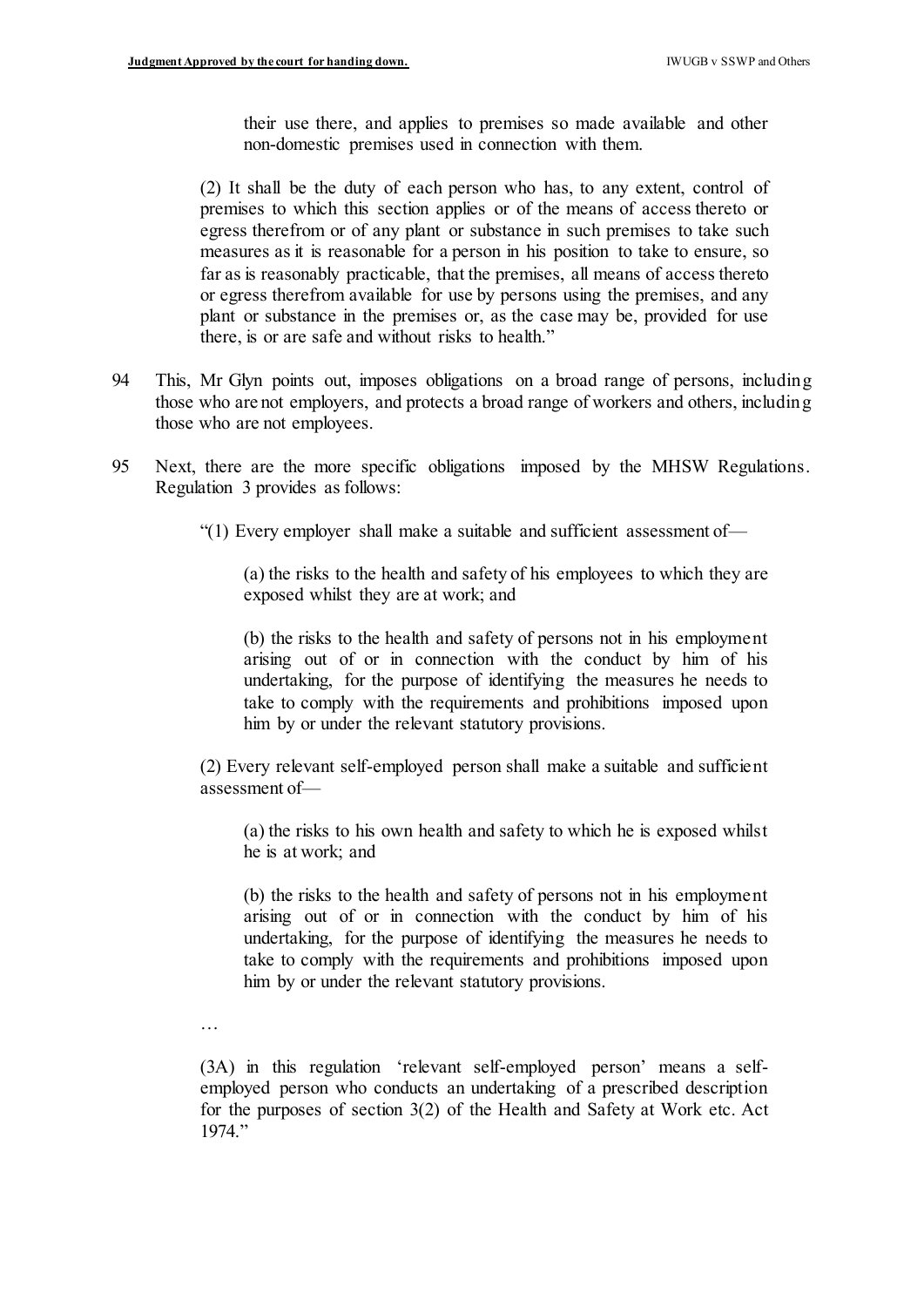- 96 Mr Glyn submits that, by reg.  $3(1)(b)$  and  $3(2)(b)$ , the requirement to assess risks includes risks to workers (among others). He relies also on regs 11 and 12(3): see [47] above.
- 97 Finally, Mr Glyn relies on the provisions of the Workplace Regulations, the Work Equipment Regulations (see [49]-[50] above) and the Carriage Regulations (see [51] above), which protect anyone handling dangerous goods. All of these protect a wider category of persons than employees.

#### Submissions for the Claimant

- 98 Ms Omambala accepts that s. 2 of the HSWA 1974 may confer protection on workers when working alongside employees in a shared workspace. This protection, however, is incidental or "parasitic" on a duty which, on its face, is owed to employees only. It does not assist many of the Claimant's members, who more often than not work on their own or with other limb (b) workers, rather than alongside employees.
- 99 Ms Omambala relies on *Tangerine Confectionery,* at [8], for the proposition that s. 3 is narrower than s. 2 in that it does not include any duty to ensure "welfare". In this connection, she points out that welfare is a long-standing aspect of UK occupational health and safety law. For example, the Factories Act 1961 contained a Part entitled "Welfare (General Provisions)", which made provision for matters such as the supply of drinking water (s. 57), washing facilities (s. 58), accommodation for clothing (s. 59) and sitting facilities (s. 60). The HSE has produced a guide, *Workplace health, safety and welfare: A shortguide for managers* INDG244 (rev 2) ("the HSE Guide for Managers"), which contains separate sections on health, safety and welfare. The latter (at pp. 6-7) covers topics such as sanitary conveniences and washing facilities, drinking water, accommodation for clothing and facilities for changing and facilities for rest and to eat meals.
- 100 The lack of any obligation to ensure the welfare of limb (b) workers is not cured, Ms Omambala submits, by the Workplace Regulations, because they apply only to workplaces, which are defined in reg. 2(1) as applying to premises controlled by the employer.
- 101 As to s. 4 of the 1974 Act, this too applies to those who have, to any extent, control over premises. It would not, for example, impose duties with respect to the private vehicles some of the Claimant's members use.
- 102 Regulation 3(1) of the MHSW Regulations applies only where there is at least one person who is an employee within the undertaking. Ms Omambala says that many of the Claimant's members work for undertakings which have no employees.
- 103 Ms Omambala accepts that the obligation to provide information in reg. 12(3) of the MHSW Regulations applies to those who are not employees, including limb (b) workers. She submits, however, that this does not provide protection equivalent to that provided to employees under s. 2 of the HSWA 1974, because the latter duty goes well beyond the provision of instructions and information.
- 104 In the same vein, Ms Omambala submits that the Work Equipment Regulations do not provide protection equivalent to s. 2 of the HSWA 1974, because the health and safety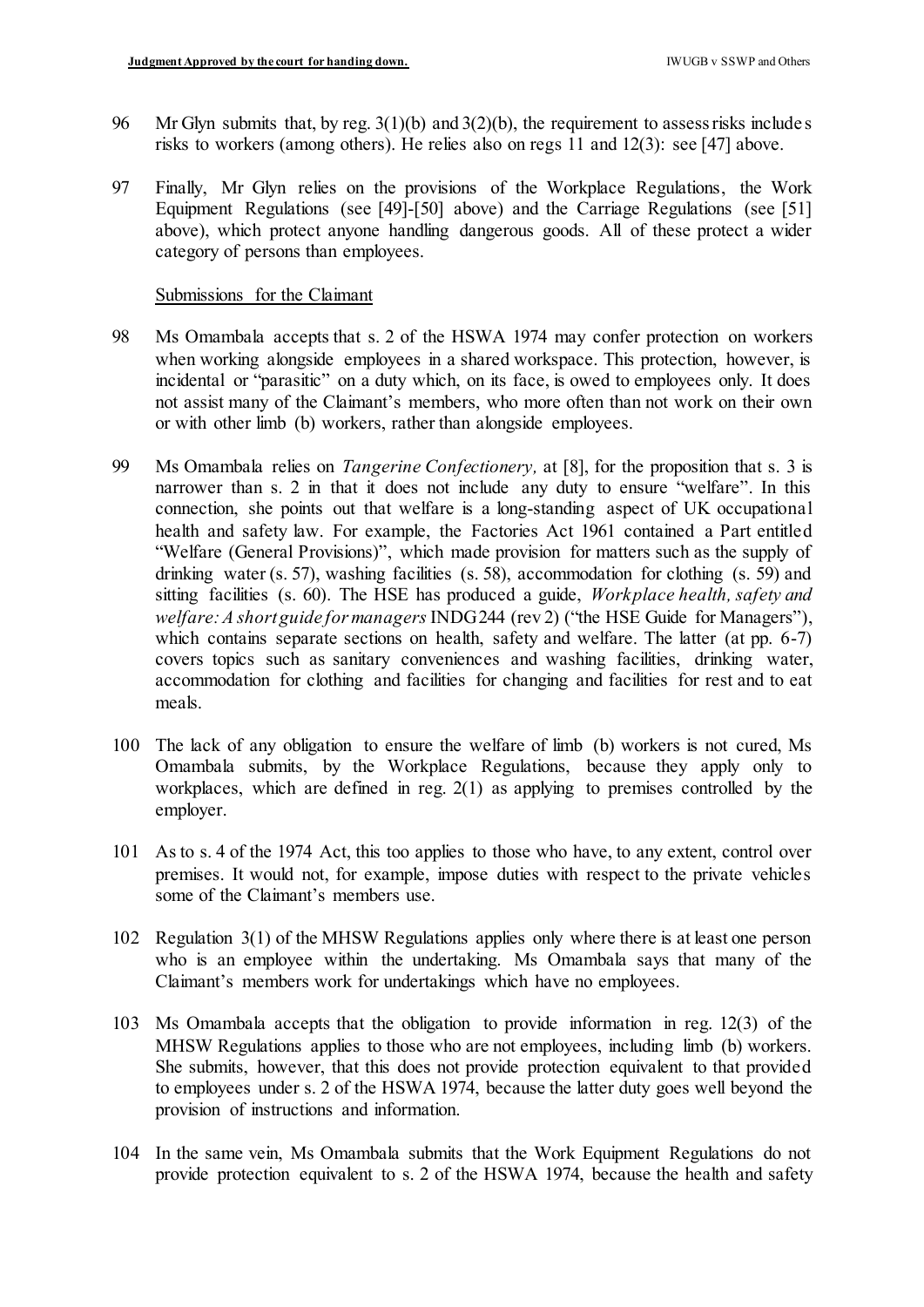risks faced by the Claimant's members are not addressed by "work equipment". This is defined in reg. 2(1) of those Regulations as "any machinery, appliance, apparatus, to or installation for use at work (whether exclusively or not)".

### Discussion

- 105 Article 5(1) of the Framework Directive imposes an obligation on the employer "to ensure safety and health of workers in every aspect related to the work". Article  $6(1)$  requires the employer to "take the measures necessaryfor the safety and health protection of workers, including prevention of occupational risks and provision of information and training, as well as provision of the necessaryorganisation and means". These are broadly drawn, general obligations. As regards employees, they are implemented primarily by a statutory provision, s. 2(1) of the HSWA 1974, which is similarly broadly drawn and general. (The ECJ held in Case C-127/05 *Commission v UK* that the insertion of the words "so far as reasonably practicable" was permissible.) That provision is supported by the risk assessment and co-operation obligations in regs 3, 11 and 12(3) of the MHSW Regulations and by a series of more specific obligations (regs 6, 9, 17 and 21 of the Workplace Regulations, regs 4-6 of the Work Equipment Regulations and the Carriage Regulations), which apply in certain situations only.
- 106 It has not been suggested that these provisions of secondary legislation would have been sufficient on their own, without the general duty in s. 2(1) of the HSWA 1974, to implement the UK's obligations as regards employees. Any such suggestion would have been misconceived. The MHSW Regulations impose duties to assess risks, co-operate with other employers and provide information and instructions; they do not impose general duties of the kind required by Articles  $5(1)$  and  $6(1)$ . The Workplace Regulations apply to workplaces in "premises" other than domestic premises which are made available to any person as a place of work: reg. 2. "Premises" are not defined in the Regulations and so must have the same broad meaning as in s. 53 of the 1974 Act (including "any vehicle, vessel, aircraft or hovercraft"), subject to the exceptions in reg. 3. But this does not help those who (like many of the Claimant's members) work in their own vehicles. The Work Equipment Regulations impose duties only in relation to "work equipment" as defined. The Carriage Regulations apply only to one very specific kind of activity.
- 107 If a broadly drawn and general duty like that imposed by s. 2 of the HSWA 1974 is required to implement Article 5(1) and 6(1) of the Framework Directive in relation to employees, then an equivalently broadly drawn and general provision must surely be required to implement the same provisions of the Directive in relation to limb (b) workers. Section 2 of the 1974 Act itself protects *some* limb (b) workers (those who work alongside employees), but not others. Likewise, s. 4 protects *some* limb (b) workers (those who work in premises under the control of the employer – and then only in respect of certain risks), but not others. The provisions of secondary legislation relied upon, though they confer valuable protections in cases where they apply, would not – even taken together – be sufficient to implement the general duties in Articles  $5(1)$  and  $6(1)$  of the Directives as regards limb (b) workers any more than they would in relation to employees.
- 108 It follows that this part of Mr Glyn's case depends on s. 3 of the HSWA 1974, which imposes obligations that can certainly be described as broad and general. The obligations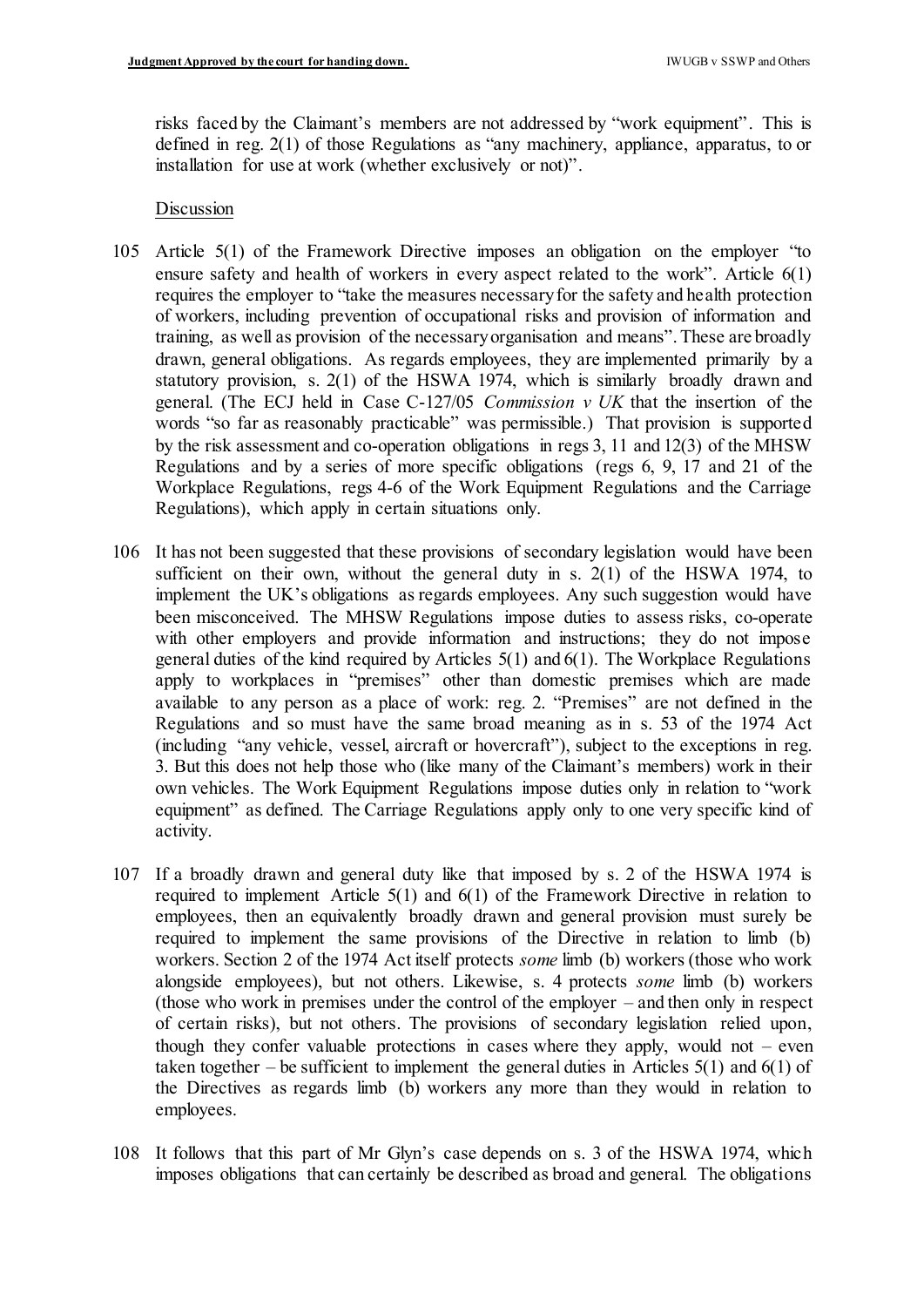apply to "every employer"  $(s. 3(1))$  and "every self-employed person"  $(s. 3(2))$ . If there were any doubt that one or other of these obligations applies to every person falling within the definition of "employer" in the Framework Directive, it would be resolved by applying the strong obligation to interpret domestic legislation conformably with the Directive it implements: Case C-106/89 *Marleasing SA v La Comercial Internacional de Alimentación SA* [1990] ECR I-4135. Equally, there is no doubt that the persons to whom the duties under s. 3 are owed include, among others, everyone who is a "worker" within the meaning of the Framework Directive.

 109 The scope of the duty under s. 3 was authoritatively stated by Hughes LJ in the *Tangerine Confectionery* case:

> "7. The difference between the two sections lies in the persons to whom the obligation is owed. As is apparent, section 2 creates an obligation towards employees and section 3 creates an obligation towards non-employees. To the question 'which non-employees?', section 3 returns the answer: 'those who may be affected thereby'. The section makes it clear that the word 'thereby', which appears twice, relates back the defendant's undertaking. Thus the test is whether there is a non-employee who may be affected by the undertaking being carried on (or 'conducted'). If there is, then the employer commits an offence if he does not ensure, so far as reasonably practicable, that such a person is not exposed to a risk 'thereby' – i.e. that the conduct of his undertaking does not expose the non-employee to risk. The non- employees who are relevant under section 3 to the obligation, and to the offence of non-compliance with it, may be in a wide variety of positions. Some may be other people working alongside the employees of the defendant (such as agency workers, or the employees of independent contractors or of collaborators in the operation). Some may be visitors to the premises operated by the defendant (such as, for example, the child visitor to the defendants' swimming pool in *R v Upper Bay Ltd* [2010] EWCA Crim 495). Sometimes they may simply be members of the public generally (such as, for example, those who might breathe in the legionnaires' disease bacteria in *R v Board of Trustees of the Science Museum* [1993] 1 WLR 1171).

> 8. The obligation in respect of employees under section  $2(1)$  is somewhat wider than that towards non-employees under section  $3(1)$  because the former extends to ensuring the welfare of the employee at work. But so far as safety and health are concerned the sections create similar obligations and similar offences. For the purpose of what follows we refer for convenience to 'safety', but the same applies, mutatis mutandis to 'health' and, in relation to section 2 and employees only, to 'welfare'."

 110 This passage provides authority for what is in any event apparent from the language of ss. 2 and 3: save for the omission of "welfare" the substance of the duty in s. 3 is the same as that under s. 2. This, no doubt, is why Ms Omambala places such emphasis on the omission of "welfare". But there is a fundamental difficulty with this argument. The Framework Directive requires employers to ensure the safety and health of workers, not their welfare. Insofar as s. 2 imposes a duty to ensure the welfare of employees, it goes beyond what the Directive requires. The words used in s. 3 ("health" and "safety") are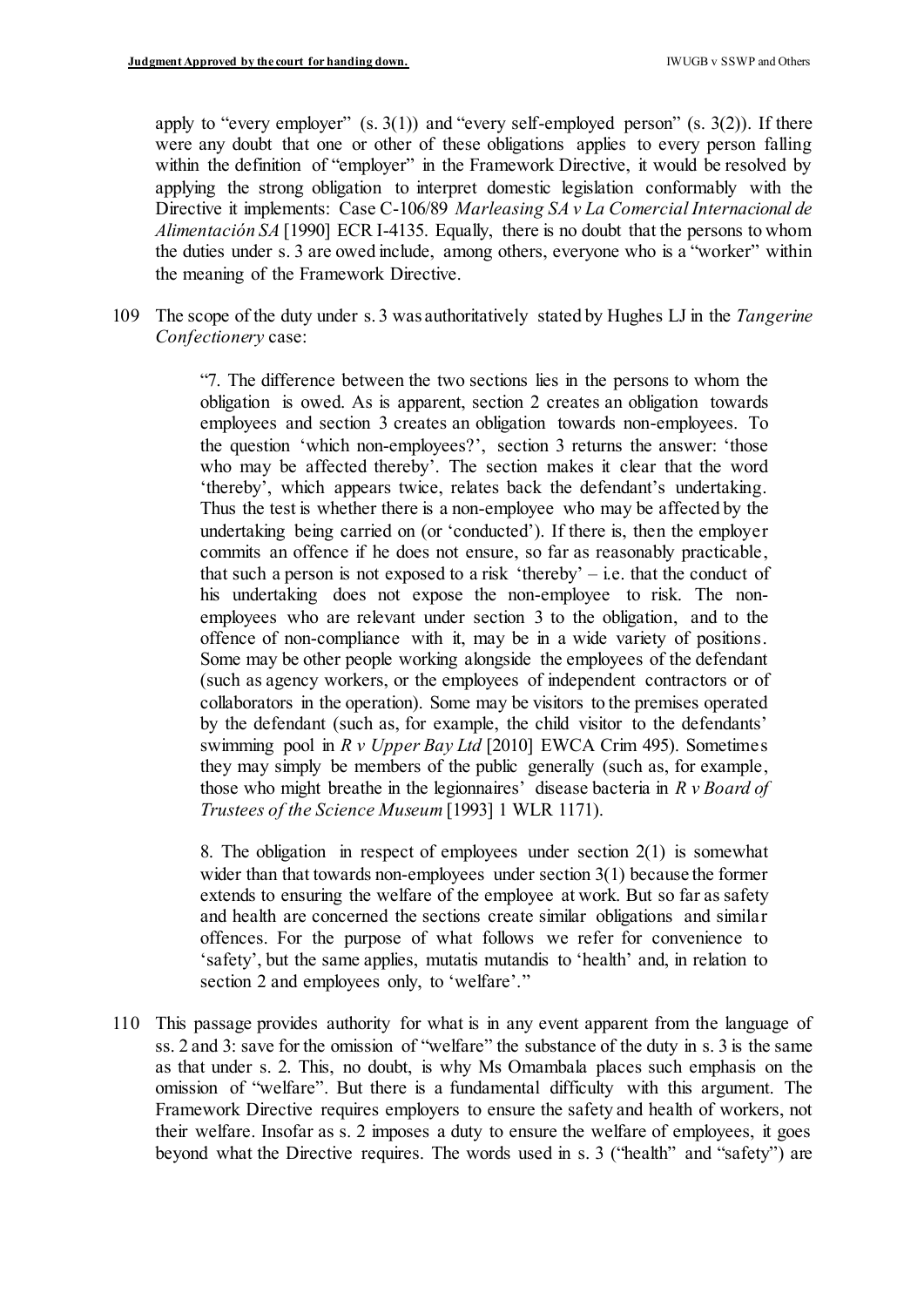the same as those used in the Directive. Applying *Marleasing*,their scope must be at least as wide.

- 111 The point can be put another way, by reference to the matters which Ms Omambala submitted fall within "welfare" (as that concept has been understood in the UK): for example, the supply of drinking water, washing facilities, accommodation for clothing and sitting facilities. Either these matters fall within the purview of "safety" and "health" (as those terms are used in the Framework Directive) or they do not. If they do, they must also fall within s. 3 of the HSWA 1974. If not, their omission from the scope of s. 3 cannot be a breach of the UK's obligations under the Directive.
- 112 It may be noted in passing that all the matters listed in the HSE's Guide for Managers as falling under the "welfare" heading (sanitary conveniences and washing facilities, drinking water, accommodation for clothing and facilities for changing, facilities for rest and eating meals) are addressed in the Workplace Regulations: see regs 20-25. Those regulations impose duties in respect of limb (b) workers as well as employees.
- 113 For these reasons, the general obligations in Articles 5(1) and 6(1) of the Framework Directive are, in my judgment, properly implemented as regards limb (b) workers by s. 3 of the HSWA 1974, taken together with the other provisions relied upon by Mr Glyn.
- *Article 8(4) and (5) of the Framework Directive*

# Submissions for the Defendants and Interested Party

- 114 Mr Glyn says that Article 8(4) and (5) of the Framework Directive are implemented in UK law by ss. 44(1)(d)-(e) and 100 of the ERA 1996 (in relation to employees) and by s. 47B of the ERA 1996 (in relation to limb (b) workers), read with reg. 8(1) and (2) of the MHSW Regulations (which apply in relation to both employees and limb (b) workers).
- 115 Section 44 of the ERA 1996 is headed "Health and safety cases". Section 44(1) confers on employees the right not to be subject to any detriment by any act, or any deliberate failure to act, by his employer done on specified grounds. Two of these are:

 "(d) in circumstances of danger which the employee reasonably believed to be serious and imminent and which he could not reasonably have been expected to avert, he left (or proposed to leave) or (while the danger persisted) refused to return to his place of work or any dangerous part of his place of work, or

 (e) in circumstances of danger which the employee reasonably believed to be serious and imminent, he took (or proposed to take) appropriate steps to protect himself or other persons from the danger."

 116 Section 100 (also headed "Health and safety cases") provides that an employee is to be regarded as unfairly dismissed if either of these are the reason or principal reason for dismissal.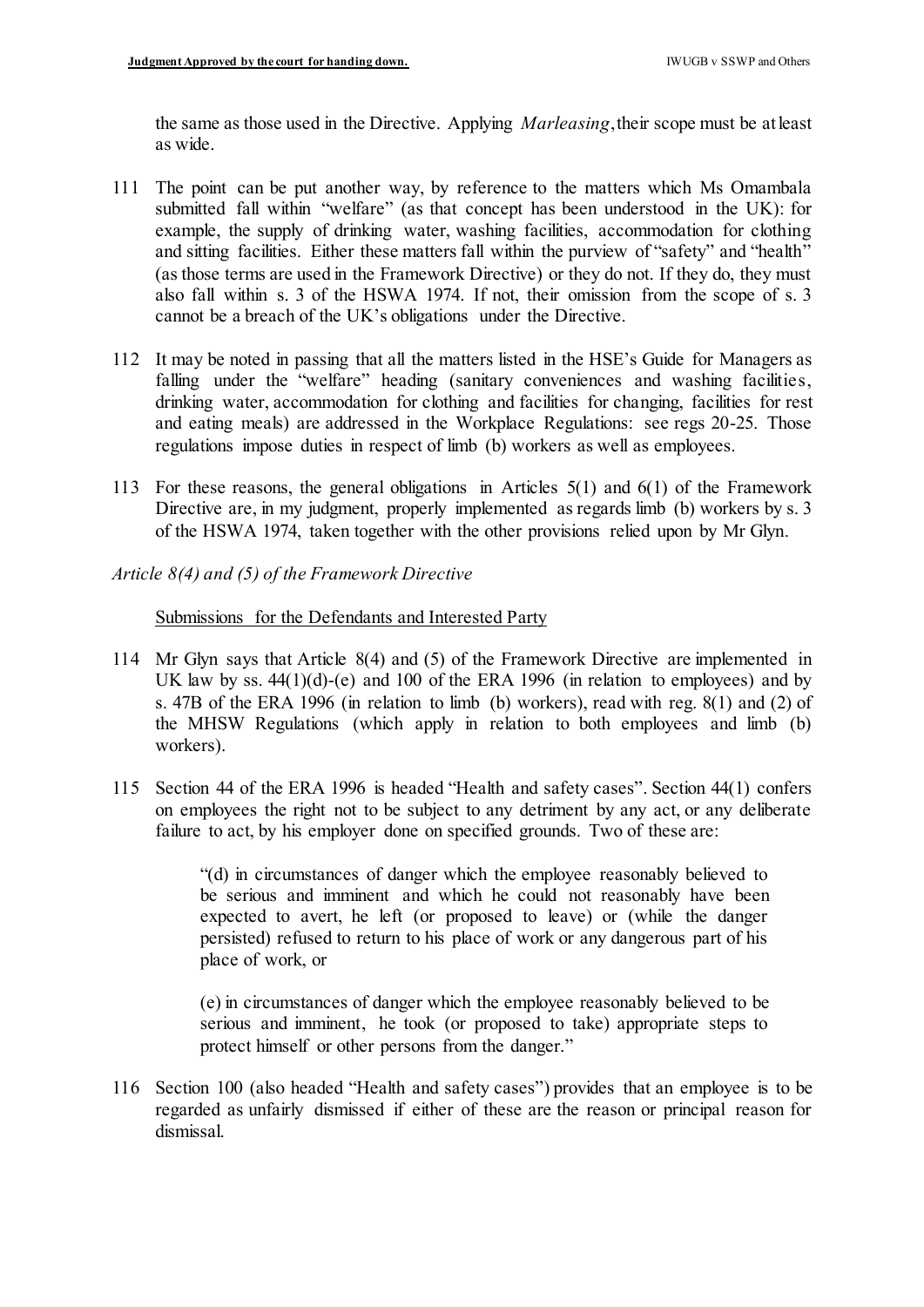117 Section 47B is headed "Protected disclosure". Unlike ss. 44 and 100, it confers a right not only on employees, but also on limb (b) workers. Section 47B(1) provides that a worker has the right "not to be subjected to any detriment by any act, or any deliberate failure to act, by his employer done on the ground that the worker has made a protected disclosure". A "protected disclosure" is a "qualifying disclosure" made by a worker in accordance with ss. 43C-43H: s. 43A. A "qualifying disclosure" is any disclosure of information which, in the reasonable belief of the worker making the disclosure, made in the public interest and tends to show one or more specified things: s. 43B(1). These include:

> "(a) that a criminal offence has been committed, is being committed or is likely to be committed,

> (b) that a person has failed, is failing or is likely to fail to comply with any legal obligation to which he is subject,

…

 (d) that the health or safety of any individual has been, is being or is likely to be endangered".

- 118 Section 103A (also headed "Protected disclosure") provides that an employee is to be regarded as unfairly dismissed if the reason or a principal reason for his dismissal is his having made a protected disclosure.
- 119 Reg 8(1) and (2) of the MHSW Regulations apply in relation to limb (b) workers just as they apply in relation to employees. They provide as follows:

"(1) Every employer shall—

 (a) establish and where necessary give effect to appropriate procedures to be followed in the event of serious and imminent danger to persons at work in his undertaking;

 (b) nominate a sufficient number of competent persons to implement those procedures in so far as they relate to the evacuation from premises of persons at work in his undertaking; and

 (c) ensure that none of his employees has access to any area occupied by him to which it is necessary to restrict access on grounds of health and safety unless the employee concerned has received adequate health and safety instruction.

(2) Without prejudice to the generality of paragraph  $(1)(a)$ , the procedures referred to in that sub-paragraph shall—

 (a) so far as is practicable, require any persons atwork who are exposed to serious and imminent danger to be informed of the nature of the hazard and of the steps taken or to be taken to protect them from it;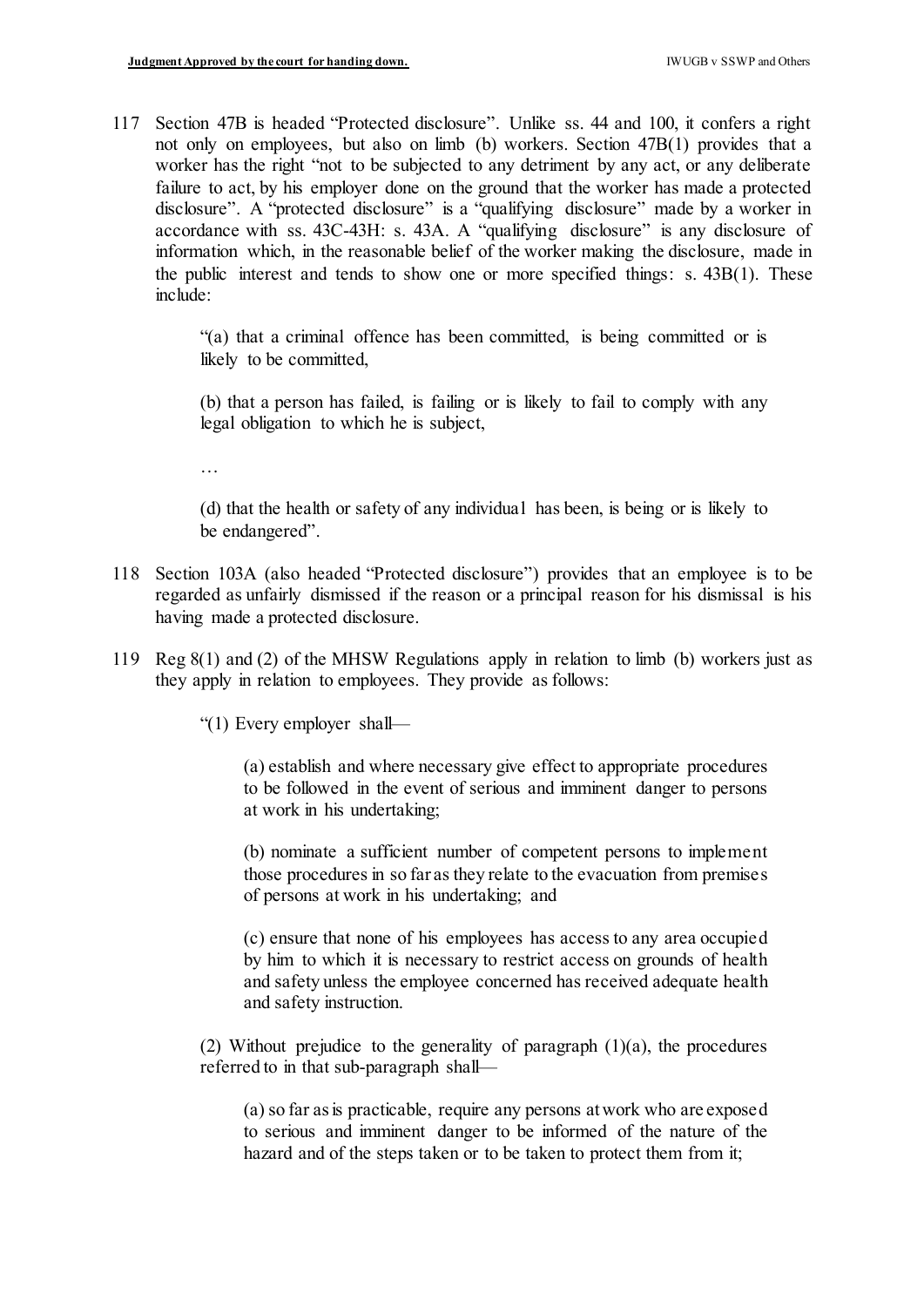(b) enable the persons concerned (if necessary by taking appropriate steps in the absence of guidance or instruction and in the light of their knowledge and the technical means at their disposal) to stop work and immediately proceed to a place of safety in the event of their being exposed to serious, imminent and unavoidable danger; and

 (c) save in exceptional cases for reasons duly substantiated (which cases and reasons shall be specified in those procedures), require the persons concerned to be prevented from resuming work in any situation where there is still a serious and imminent danger."

 120 Mr Glyn submits that, if an employer failed to establish and give effect to a procedure to enable a worker to stop work and immediately proceed to a place of safety in the event of being exposed to serious, imminent and unavoidable danger, the undertaking would be in breach of duty and would have committed a criminal offence. If, in such circumstances, a worker disclosed to the employer information which tended to show endangerment of health and safety, that worker would be protected against being subjected to a detriment as a result of that disclosure. Thus, Mr Glyn submits that, taken together, reg. 8(1) and (2) of the MHSW Regulations and s. 47B of the ERA 1996 properly implement Articles 8(4) and (5) of the Framework Directive in relation to limb (b) workers. The reason why there is no analogue of the protection in s. 100 of the ERA 1996 for unfair dismissal on protected grounds is because, the scheme of UK employment law provides no protection at all from unfair dismissal to limb (b) workers.

#### Submissions for the Claimant

- 121 Ms Omambala submits that the effect of Article 8(4) and (5) of the Framework Directive is that workers who take steps to protect themselves in the face of health and safety risks must be protected from detrimental action for having taken such steps.
- 122 Regulation 8 of the MHSW Regulations contains nothing to protect a worker from such detrimental action. The whistleblowing provisions in s. 47B of the ERA 1996 are no substitute for the protection afforded to employees under ss. 44 and 100 because they require the worker to have made a protected disclosure. There is no such requirement under ss. 44 and 100.

## Discussion

- 123 Articles 8(4) and (5) impose two separate requirements. The first, logically, is the requirement in the first paragraph of Article 8(5) that the employer ensures that all workers are able, in the event of serious and imminent danger to their own safety and/or that of other persons, and where the immediate superior responsible cannot be contacted, to take the appropriate steps in the light of their knowledge of the technical means at their disposal, to avoid the consequences of such danger. That requirement is properly transposed into domestic law by reg. 8 of the MHSW Regulations, which applies both in relation to employees and in relation to limb (b) workers.
- 124 The second requirement, in Article 8(4) and the second paragraph of Article 8(5), may be summarised as a requirement that workers who take the appropriate steps in response to serious and imminent danger are not to be disadvantaged for doing so, unless they act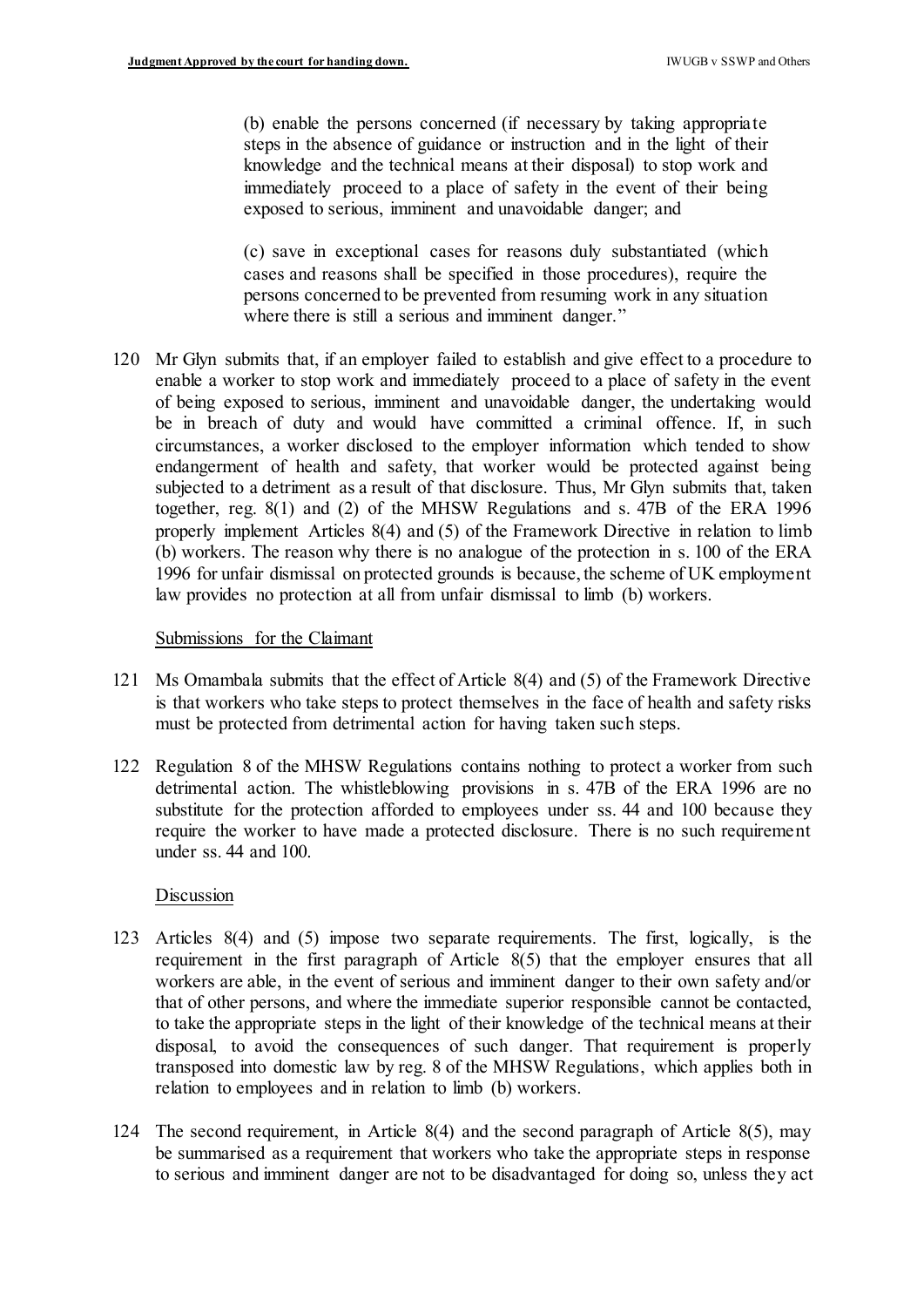carelessly or negligently. This requirement is properly transposed as regards employees by ss. 44 and 100 of the ERA 1996. There is no analogue of s. 44 for limb (b) workers. On the face of it, that suggests a gap in the protection which the Framework Directive requires.

- 125 Mr Glyn submits that this gap is theoretical rather than real, because a worker who leaves his or her workstation or takes appropriate steps in response to a serious and imminent danger to his or her safety is, in practical terms, likely to have made a protected disclosure before he or she suffers a disadvantage, and would therefore be protected as a whistle-blower by s. 47B of the ERA 1996.
- 126 I do not accept this argument. A worker who takes the steps envisaged by Article 8(4) and (5) may or may not make a protected disclosure. It is perfectly possible to imagine a case where such a worker makes no disclosure at all. The Framework Directive nonetheless requires that she be protected from disadvantage for having taken the steps required to protect herself or others. Sections 44 and 100 of the ERA 1996 provide that protection, but only if the worker is an employee. Section 47B, which applies to limb (b) workers as well, is concerned with something else: disadvantages visited on workers because of what they have said, not because of what they have done. It does not provide protection equivalent to s. 44. In this respect, the UK has failed properly to implement the Framework Directive as respects limb (b) workers.
- 127 I have not overlooked the words at the end of Article 8(4) of the Framework Directive : "in accordance with national laws and/or practices". In my judgment, these words mean that the mode or mechanism by which Member States are to confer the protection required on workers may vary according to national laws and/or practices; but the existence of such protection for all whom the Framework Directive regards as "workers" is a requirement that applies to every Member State. It would be perfectly possible to confer the necessary protection on limb (b) workers by extending the protections conferred on employees by s. 44 to cover them without undermining the structure of UK employment law – just as the ambit of the whistleblowing provisions has been extended to limb (b) workers by s. 47B.
- 128 The absence of protection for limb (b) workers against unfair dismissal is, by contrast, a structural feature of UK employment law. Nothing in Article 8(4) or (5) requires Member States to confer protection from unfair dismissal on persons who, under national law, enjoy no such protection.

## *Article 3 of the PPE Directive*

## Submissions for the Defendants and Interested Party

 129 Article 3 of the PPE Directive requires PPE to be used in certain circumstances: when risks cannot be avoided or sufficiently limited by technical means of collective protection open measures, methods or procedures of work organisation. Mr Glyn emphasises that the provision of PPE is therefore a measure of last resort, to be used only when the risks cannot be avoided by other measures. He makes the point that in many of the factual scenarios identified by Ms Omambala, PPE would not be regarded as necessary or appropriate.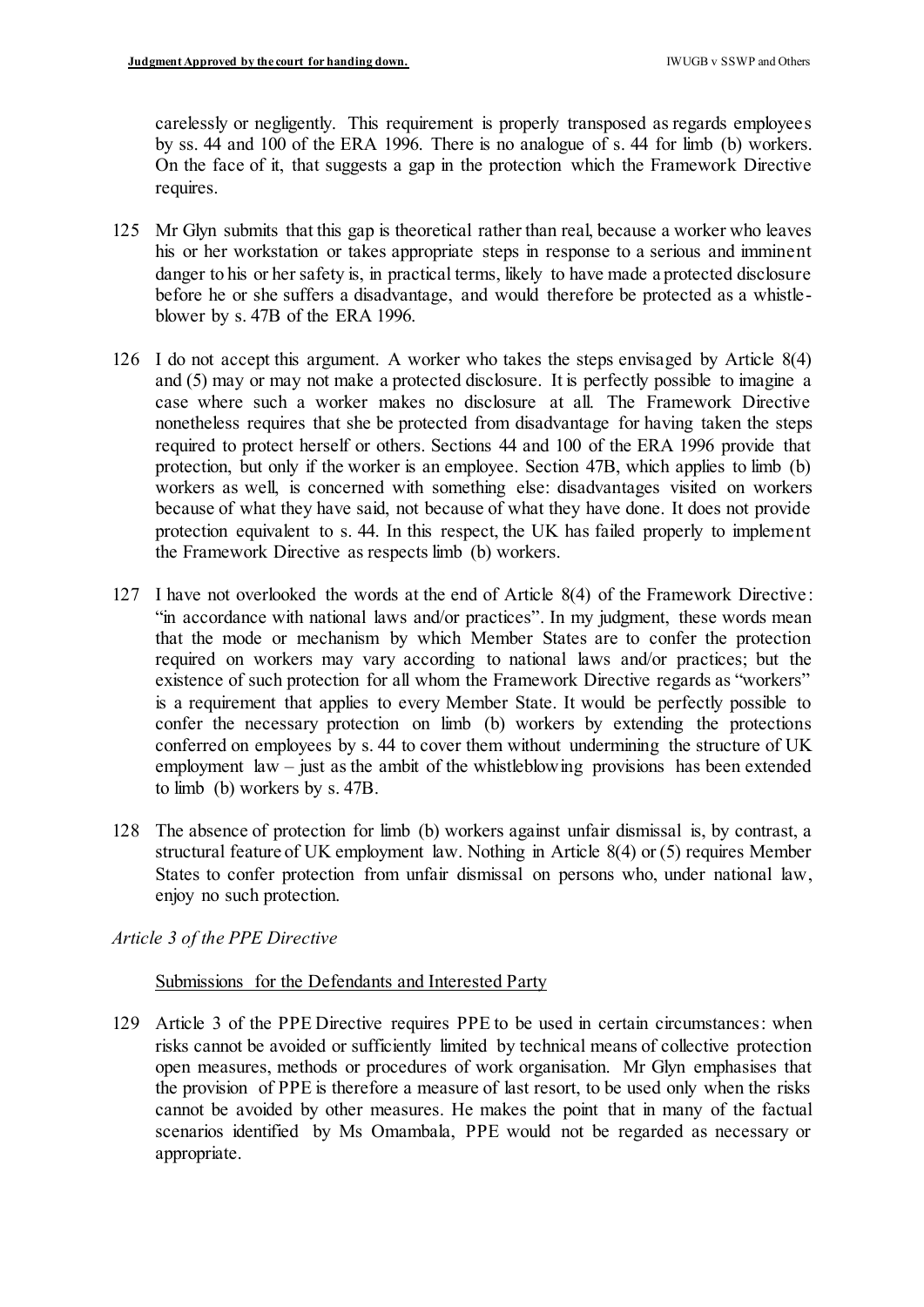- 130 Mr Glyn submits that Article 3 of the PPEDirective is implemented as regards employers by s. 2(1) of the HSWA 1974, taken together with reg. 4(1) of the PPE Regulations and, in certain circumstances, by the COSHH Regulations. He notes that the latter would apply only "if a person was working with SARS-CoV-2 as a biological agent in a laboratory setting".
- 131 My Glyn accepts that reg. 4(1) of the PPE Regulations imposes no duties in respect of workers who are not employees while at work. He submits, however, that the obligations in Article  $3(1)$  of the PPE Directive are given effect in the UK as respects limb (b) workers by s. 2(1) and 3(1) of the HSWA 1974 and, in those cases where it applies, by reg. 3(1) of the COSHH Regulations.

## Submissions for the Claimant

- 132 Ms Omambala accepts that PPE may indeed be a measure of last resort, but submits that, in many contexts relevant to the Claimant's members, there is no other way of reducing the transmission of COVID-19. The driver of a private hire vehicle, for example, may not be able to ensure that she does not touch passenger doors and remains in the driver's seat at all times. In those circumstances, she submits that PPE may well be required.
- 133 Ms Omambala notes that reg. 4(1) of the PPE Regulations apply only to "employees", not limb (b) workers. She submits that the general obligations in ss. 2(1) and 3(1) of the HSWA 1974 are not sufficient to implement the specific requirements of the PPE Directive. She relies on the Defendants' and Interested Party's concession that the COSHH Regulations apply only in very limited circumstances, a concession which she contends is consistent with the HSE's Approved Code of Practice accompanying those Regulations. This says that the COSHH regime "applies to incidental exposure to, and deliberate work with, biological agents", but "does not cover a situation where, for example, one employee catches a respiratory infection from another".

## **Discussion**

- 134 It is important at this stage to re-emphasise, as noted at [8] above, that it is no part of the court's function in resolving this claim to decide whether couriers, taxi or private hire drivers or others should be provided with PPE to protect them against the risk of contracting COVID-19. Decisions about whether PPE is required in particular situations are likely to be intensely fact-specific. If and when they have to be determined by a court in the context of an individual complaint, expert evidence is likely to be required. This claim does not raise any individual complaint. It involves legal issues at a much higher level of generality, which are not specific to the particular risks to which the Claimant's members are exposed by the current pandemic.
- 135 In assessing the arguments on this part of the claim, it is important to recall the structure of the two Directives in issue. Article 16(1) of the Framework Directive required the Council, acting on a proposal from the Commission, to adopt individual Directives in certain listed areas, including PPE. The PPE Directive contains, in relation to PPE, requirements more specific than those in the Framework Directive. By its Article 10, Member States were required to bring into force the laws, regulations and administrative provisions necessary to comply with the PPE Directive by 31 December 1992.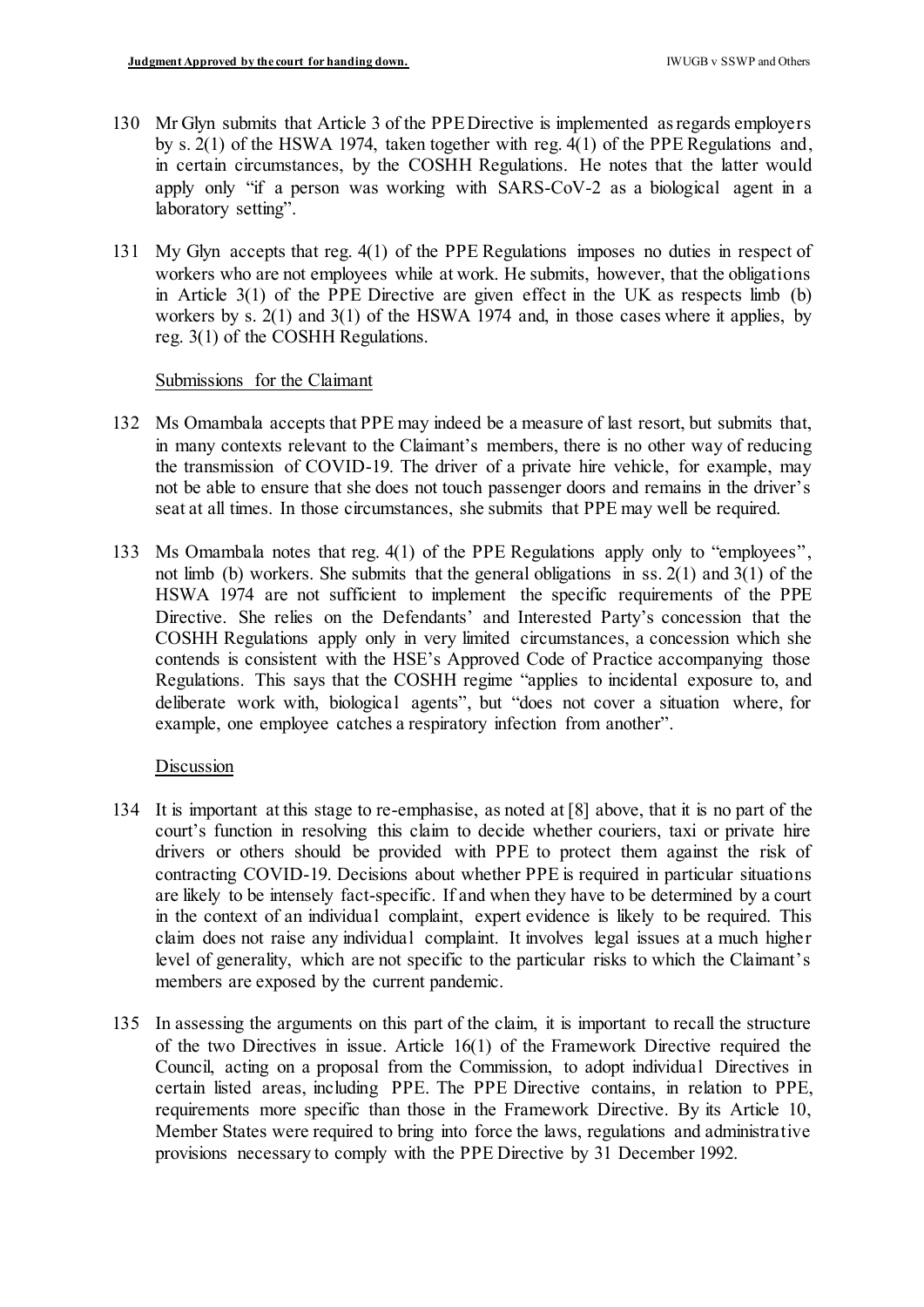- 136 This structure is a familiar feature of EU legislation: a framework directive imposes general requirements but it also authorises the legislator to adopt specific directives in areas where it is considered that they are necessary. The adoption of this structure generally reflects the legislator's view that the general requirement, taken on its own, would leave too much discretion to the national authorities tasked with enforcing it; and that consistency of approach within Member States and across the EU demands that the requirement be fleshed out with greater particularity. The enactment of more specific legislation also helps to provide legal certainty and thus to ensure that those subject to the requirements know what they must do.
- 137 The PPE Directive reflects the legislator's view that the general obligations in the Framework Directive would not be sufficient to achieve the degree of harmonisation thought desirable. Article 10 of that Directive would have been unnecessary if Member States could simply rely on the legislation giving effect to the Framework Directive. The UK recognised the need to enact specific domestic legislation, the PPE Regulations, to give effectto the specific obligations imposed on it by the PPEDirective. That legislation properly implements the Directive's obligations as regards employees, but leaves, in principle, a gap in protection as regards limb (b) workers.
- 138 It may be, as Mr Glyn suggests, that in some or even most cases, a failure to provide PPE to limb (b) workers would give rise to a breach of s. 3 of the HSWA 1974, which could be the subject of criminal proceedings. But given the structure of the EU legislation, and the express obligation to enact implementing measures giving effect to the more specific requirements of the PPE Directive, the general obligations imposed by s. 3 are in my judgment insufficient to discharge the UK's obligations in this regard.
- 139 In certain very specific cases, the gap in protection may be filled by other specific domestic legislation, such as regs 3 and 7 of the COSHH Regulations. But, as Mr Glyn accepts, those Regulations only apply in very narrow circumstances. In other cases, domestic legislation imposes no specific duty to provide PPEto limb (b) workers in cases where it is required.
- 140 It follows, and I conclude, that the UK has failed properly to implement Article 3 of the PPE Directive as regards limb (b) workers.

## **Conclusion**

 141 For these reasons, this claim succeeds in part. The Claimant has established that, in the respects detailed in this judgment, the UK has failed properly to implement Article 8(4) and (5) of the Framework Directive and Article 3 of the PPE Directive with respect to limb (b) workers.

## **Relief and ancillary matters**

 142 A draft of the preceding parts of this judgment was circulated to the parties in advance of the date set for handing down. The parties made written submissions on three ancillary issues, which I can therefore deal with in this final version of the judgment.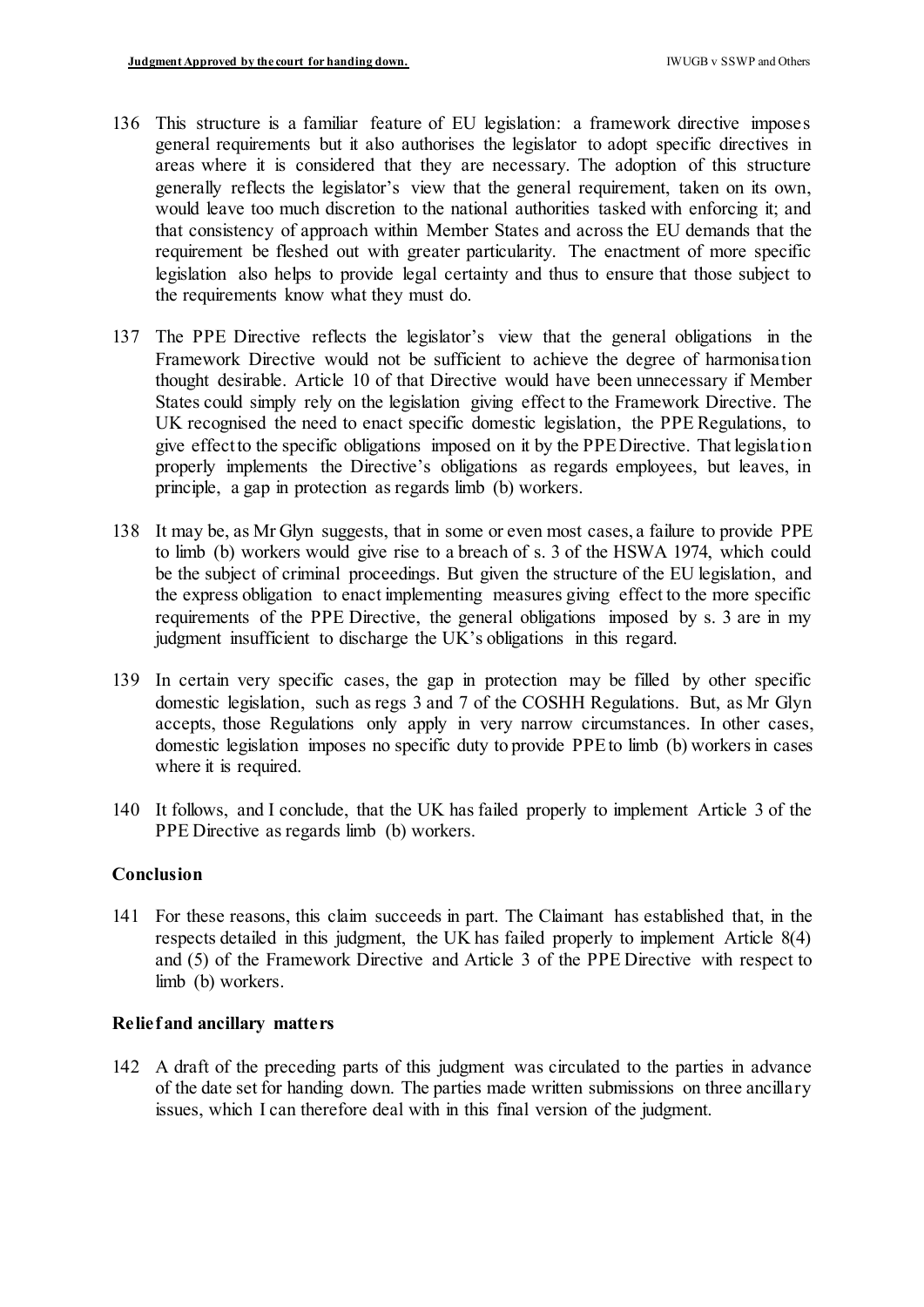143 The first is a very narrow issue concerning the form of declaratory relief. All parties agree that that a declaration is in principle appropriate. Ms Omambala's version (with minor amendments which do not affect the substance) is as follows:

"The UK Government has failed properly to implement in UK law:

- (a) Article 8(4) and the second paragraph of Article 8(5) of Council Directive 89/391/EC on the introduction of measures to encourage improvements in the health and safety of workers at work ("the Framework Directive"); and
- (b) Article 3 of Council Directive 89/656/EC on the introduction of minimum health and safety requirements for use by workers of personal protective equipment at the workplace ("the PPE Directive")

 by reason that in UK law those obligations have not been extended to workers as defined in section 230(3)(b) of the Employment Rights Act 1996, whereas the definition of "worker" in Article 3 of the Framework Directive (which also applies to the PPE Directive) includes such workers."

- 144 Mr Glyn accepts that a declaration in (substantially) those terms reflects the conclusions I have reached in the judgment, but submits that the word "includes" should be replaced by "applies to", since the Claimant's case as to non-implementation of the Directives was advanced only "as regards" or "in respect of" limb (b) workers.
- 145 It is important that the declaration should reflect as precisely as possible the conclusions reached in the judgment. The Claimant's argument was, as Mr Glyn says, that the UK has failed to implement the Directive as regards limb (b) workers. I have accepted that argument in two respects. I have not considered any alleged failure to implement the Directives as regards any category other than limb (b) workers. Nonetheless, I consider that the word "includes" better reflects my conclusions, because (on any view) "worker" as used in the Directives applies to some people who are not limb (b) workers, viz. employees.
- 146 The second ancillary matter concerns the timetable for any application for permission to appeal. Mr Glyn invites me to allow the Defendants and Interested Party until 27 November 2020 to file a written application for permission to appeal, with a response from the Claimant by 4 December 2020 and a decision on the papers thereafter. Ms Omambala seeks a shorter timetable. I recognise the Claimant's and its members' desire for certainty about the result of these proceedings as soon as possible. However, the Defendants and Interested Party have co-operated responsibly in agreeing (subject to the narrow issue described above) the terms of the declaration flowing from the judgment. No application has been made to suspend its operation or effect pending appeal. In those circumstances, it is appropriate to allow the time My Glyn seeks. The matters considered in this judgment are of potentially wide significance. Any decision about whether to seek permission to appeal is bound to require input from officials and Ministers in more than one department and from staff members of the Interested Party. It is in everyone's interests for that decision to be properly informed. The Order will reflect this.